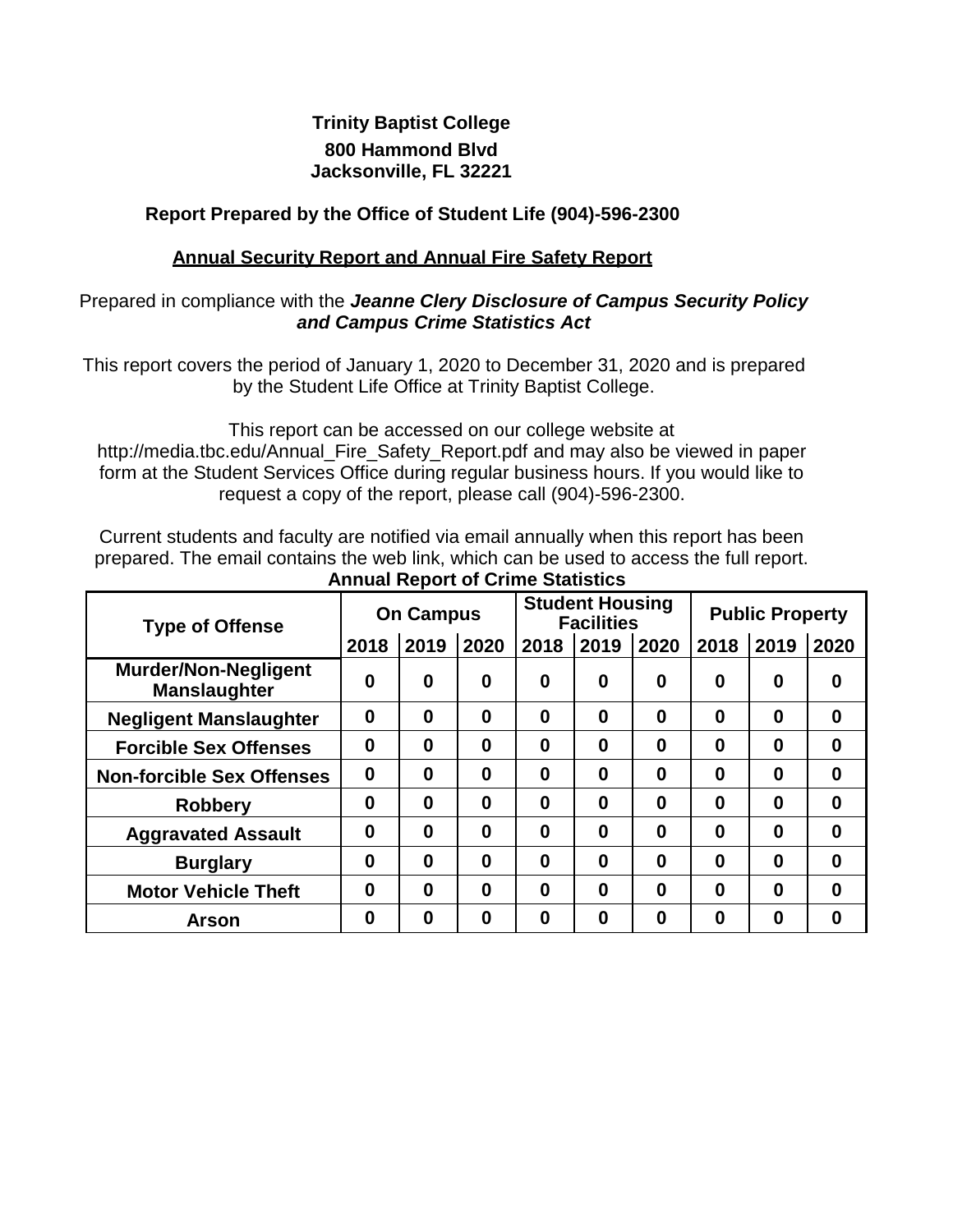# **Annual Report of Arrests Made**

| <b>Type of</b>                         |      | <b>On Campus</b> |      |      | <b>Residence Halls</b> |      |      | <b>Public Property</b> |      |  |
|----------------------------------------|------|------------------|------|------|------------------------|------|------|------------------------|------|--|
| <b>Offense</b>                         | 2018 | 2019             | 2020 | 2018 | 2019                   | 2020 | 2018 | 2019                   | 2020 |  |
| Weapons<br><b>Violations</b>           | 0    | 0                | 0    | 0    | 0                      | 0    | 0    | 0                      |      |  |
| <b>Liquor Law</b><br><b>Violations</b> | 0    | 0                | 2    |      | 0                      | 0    | 0    | 0                      |      |  |
| <b>Drug Law</b><br><b>Violations</b>   | ი    |                  | 0    | 0    | Ω                      | 0    | 0    |                        |      |  |

## **Annual Report of Hate Crime Statistics**

| <b>Type of Offense</b>                             |          | <b>On Campus</b> |          | <b>Residence Halls</b> |          |          | <b>Public Property</b> |                  |          |
|----------------------------------------------------|----------|------------------|----------|------------------------|----------|----------|------------------------|------------------|----------|
|                                                    | 2018     | 2019             | 2020     | 2018                   | 2019     | 2020     | 2018                   | 2019             | 2020     |
| <b>Murder/Non-Negligent</b><br><b>Manslaughter</b> | 0        | $\bf{0}$         | 0        | 0                      | 0        | 0        | 0                      | 0                | 0        |
| <b>Forcible Sex Offenses</b>                       | 0        | $\bf{0}$         | $\bf{0}$ | 0                      | $\bf{0}$ | $\bf{0}$ | $\bf{0}$               | $\bf{0}$         | $\bf{0}$ |
| <b>Non-Forcible Sex Offences</b>                   | $\bf{0}$ | $\bf{0}$         | $\bf{0}$ | 0                      | $\bf{0}$ | 0        | $\bf{0}$               | $\bf{0}$         | $\bf{0}$ |
| <b>Robbery</b>                                     | 0        | $\bf{0}$         | $\bf{0}$ | 0                      | $\bf{0}$ | 0        | $\bf{0}$               | $\bf{0}$         | $\bf{0}$ |
| <b>Aggravated Assault</b>                          | 0        | $\bf{0}$         | $\bf{0}$ | 0                      | $\bf{0}$ | 0        | $\bf{0}$               | $\bf{0}$         | $\bf{0}$ |
| <b>Burglary</b>                                    | 0        | $\bf{0}$         | $\bf{0}$ | 0                      | $\bf{0}$ | 0        | $\bf{0}$               | 0                | $\bf{0}$ |
| <b>Motor Vehicle Theft</b>                         | 0        | $\bf{0}$         | $\bf{0}$ | $\bf{0}$               | $\bf{0}$ | 0        | $\bf{0}$               | 0                | $\bf{0}$ |
| <b>Arson</b>                                       | 0        | $\bf{0}$         | $\bf{0}$ | 0                      | $\bf{0}$ | 0        | $\bf{0}$               | $\bf{0}$         | $\bf{0}$ |
| <b>Simple Assault</b>                              | 0        | $\bf{0}$         | $\bf{0}$ | 0                      | $\bf{0}$ | 0        | $\bf{0}$               | 0                | $\bf{0}$ |
| Larceny-theft                                      | 0        | $\bf{0}$         | $\bf{0}$ | 0                      | $\bf{0}$ | 0        | $\bf{0}$               | $\bf{0}$         | $\bf{0}$ |
| <b>Intimidation</b>                                | 0        | $\bf{0}$         | $\bf{0}$ | $\bf{0}$               | $\bf{0}$ | 0        | $\bf{0}$               | $\bf{0}$         | $\bf{0}$ |
| Destruction/damage/<br>vandalism of property       | 0        | O                | $\bf{0}$ | 0                      | 0        | 0        | 0                      | $\boldsymbol{0}$ | O        |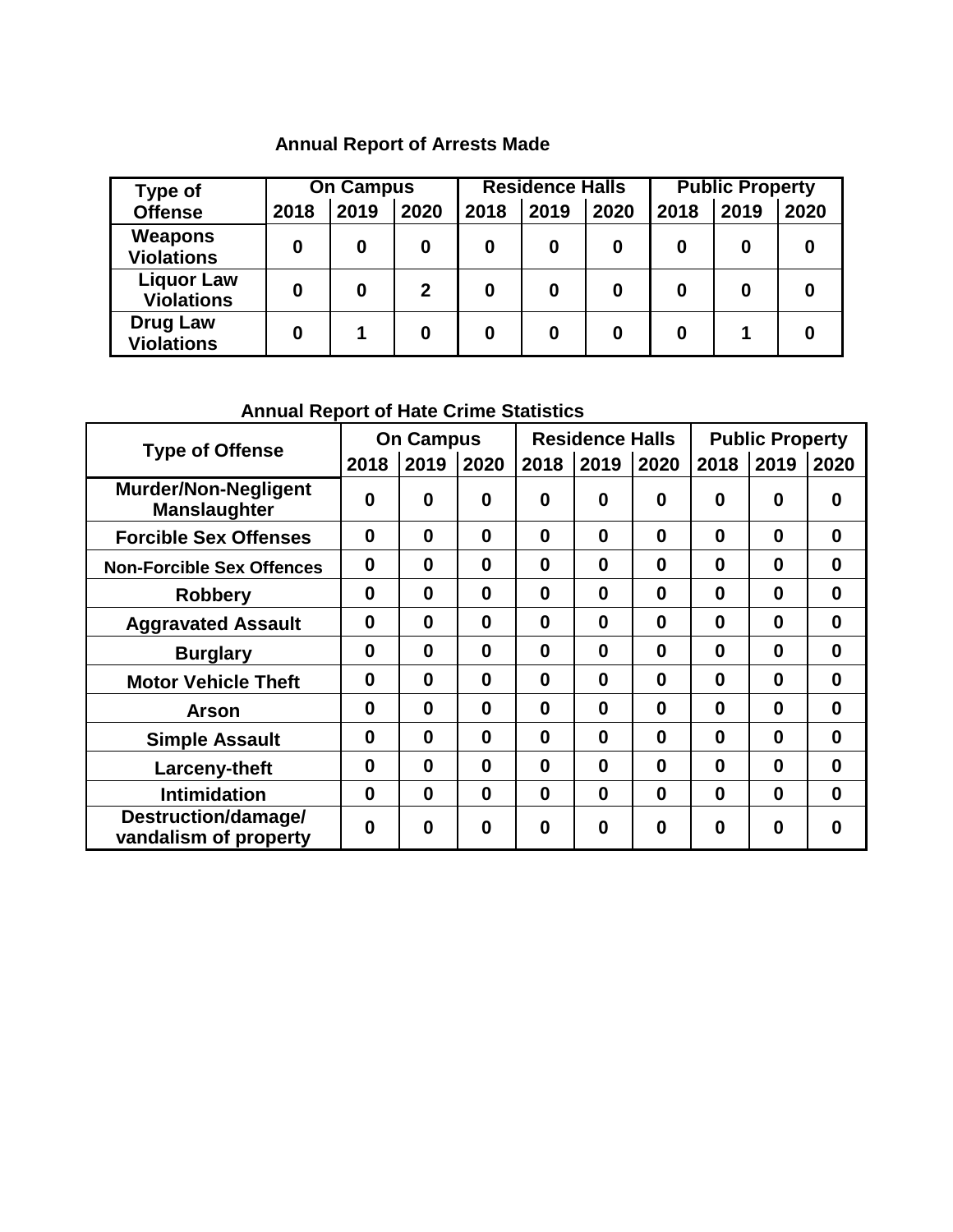| <b>Type of Offense</b>              |                  | <b>On Campus</b> |          |                  | <b>Residence Halls</b> |                  | <b>Public Property</b> |          |                  |
|-------------------------------------|------------------|------------------|----------|------------------|------------------------|------------------|------------------------|----------|------------------|
|                                     | 2018             | 2019             | 2020     | 2018             | 2019                   | 2020             | 2018                   | 2019     | 2020             |
| Race                                | $\boldsymbol{0}$ | $\boldsymbol{0}$ | $\bf{0}$ | $\boldsymbol{0}$ | $\boldsymbol{0}$       | $\boldsymbol{0}$ | $\bf{0}$               | 0        | $\boldsymbol{0}$ |
| <b>Gender</b>                       | $\bf{0}$         | $\bf{0}$         | $\bf{0}$ | $\bf{0}$         | $\bf{0}$               | $\bf{0}$         | $\bf{0}$               | 0        | $\bf{0}$         |
| <b>Religion</b>                     | $\bf{0}$         | 0                | $\bf{0}$ | $\bf{0}$         | $\bf{0}$               | $\boldsymbol{0}$ | $\boldsymbol{0}$       | 0        | $\bf{0}$         |
| <b>Sexual</b><br><b>Orientation</b> | $\bf{0}$         | $\bf{0}$         | $\bf{0}$ | $\bf{0}$         | $\bf{0}$               | $\bf{0}$         | $\bf{0}$               | 0        | $\bf{0}$         |
| <b>Ethnicity</b>                    | $\bf{0}$         | $\bf{0}$         | $\bf{0}$ | $\bf{0}$         | $\bf{0}$               | $\bf{0}$         | $\bf{0}$               | $\bf{0}$ | $\bf{0}$         |
| <b>Disability</b>                   | $\bf{0}$         | 0                | $\bf{0}$ | 0                | $\bf{0}$               | $\bf{0}$         | $\bf{0}$               | 0        | $\bf{0}$         |

# **Annual Report of Hate Crimes by Prejudice**

**Annual Report of Referrals for Disciplinary Action Made**

| <b>Type of Offense</b>             | <b>On Campus</b> |      |      |      | <b>Residence Halls</b> |      | <b>Public Property</b> |      |      |
|------------------------------------|------------------|------|------|------|------------------------|------|------------------------|------|------|
|                                    | 2018             | 2019 | 2020 | 2018 | 2019                   | 2020 | 2018                   | 2019 | 2020 |
| Weapons<br><b>Violations</b>       | 0                | 0    | 0    | 0    | 0                      | 0    | 0                      | 0    |      |
| Liquor<br>Law<br><b>Violations</b> | 0                | 0    | 0    | 0    | 0                      | 0    | 0                      | 0    |      |
| Drug<br>Law<br><b>Violations</b>   | 0                | 0    | 0    | 0    | 0                      | 0    | 0                      | 0    |      |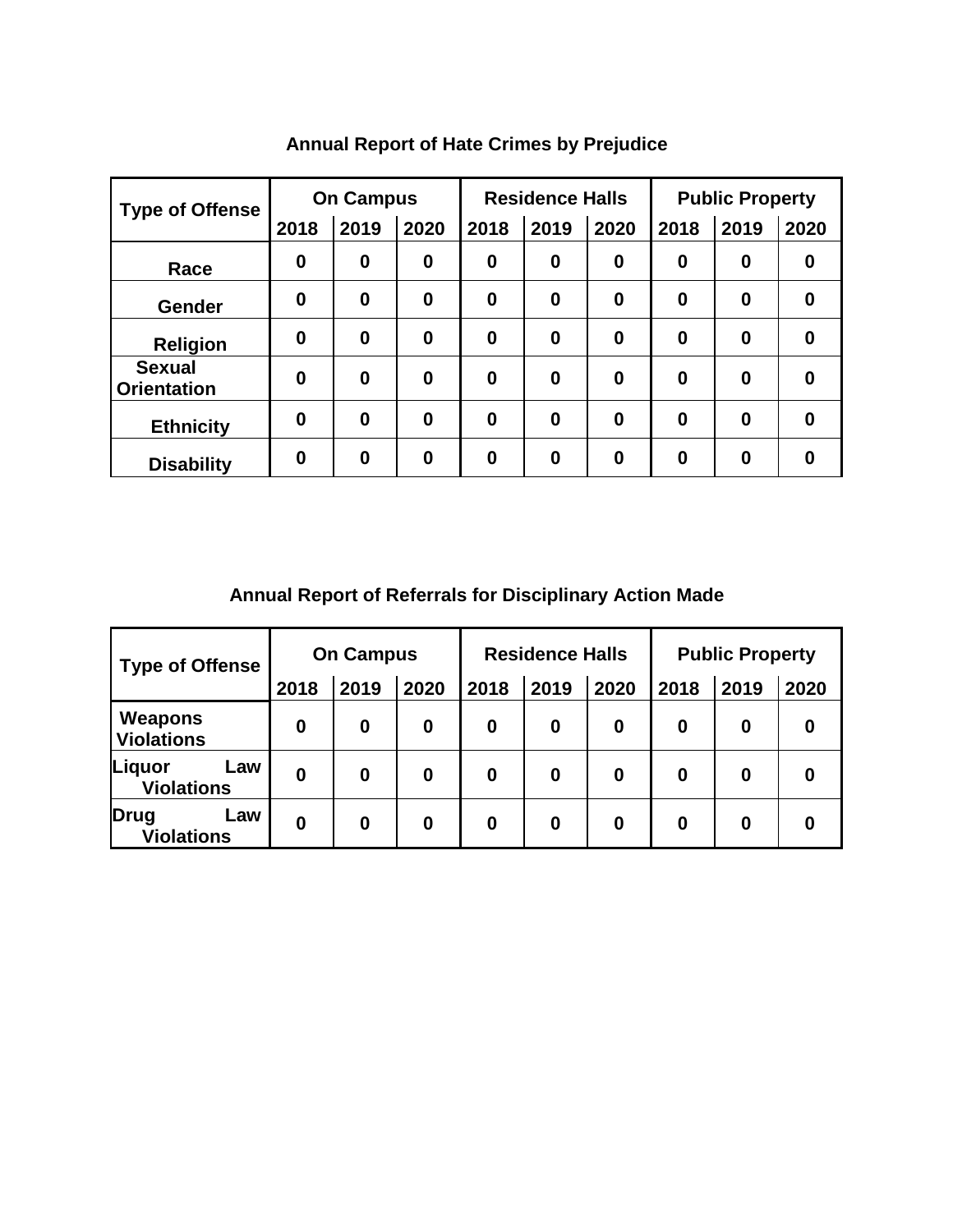| <b>Type of Offense</b>             | <b>On Campus</b> |      |      | <b>Residence Halls</b> |      |      | <b>Public Property</b> |                  |      |
|------------------------------------|------------------|------|------|------------------------|------|------|------------------------|------------------|------|
|                                    | 2018             | 2019 | 2020 | 2018                   | 2019 | 2020 | 2018                   | 2019             | 2020 |
| <b>Domestic</b><br><b>Violence</b> | 0                | 0    | 0    | 0                      | 0    | 0    | 0                      | $\boldsymbol{0}$ | 0    |
| <b>Dating Violence</b>             | 0                | 0    | 0    | 0                      | 0    | 0    | 0                      | $\boldsymbol{0}$ | 0    |
| <b>Stalking</b>                    | 0                | 0    | 0    | 0                      | 0    | 0    | 0                      | 0                | 0    |

**Annual Report of VAWA (Violence Against Women Act) Offences**

#### **Trinity Baptist College Policies Concerning Campus Security Published September 30, 2020**

Trinity Baptist College (hereafter referred to as TBC) is committed to the safety and protection of its students, faculty and other constituents. Our goal is to provide students with a campus environment in which they can feel safe and protected while engaging in the learning process.

To this end, TBC has developed the following policies concerning campus safety in compliance with the *Clery Act*.

### **Current Campus Policies Regarding Procedures for Students and Others to Report Criminal Actions or Other Emergencies Occurring on Campus**

TBC employs campus security personnel 24 hours a day, 365 days a year. A security officer can be reached at any time by dialing 596-2444. Security officers are equipped with two-way radios which allow for immediate contact at all times. Anytime a students or faculty member witnesses a crime, suspicious behavior, or other emergency situation on campus, Security should be notified immediately.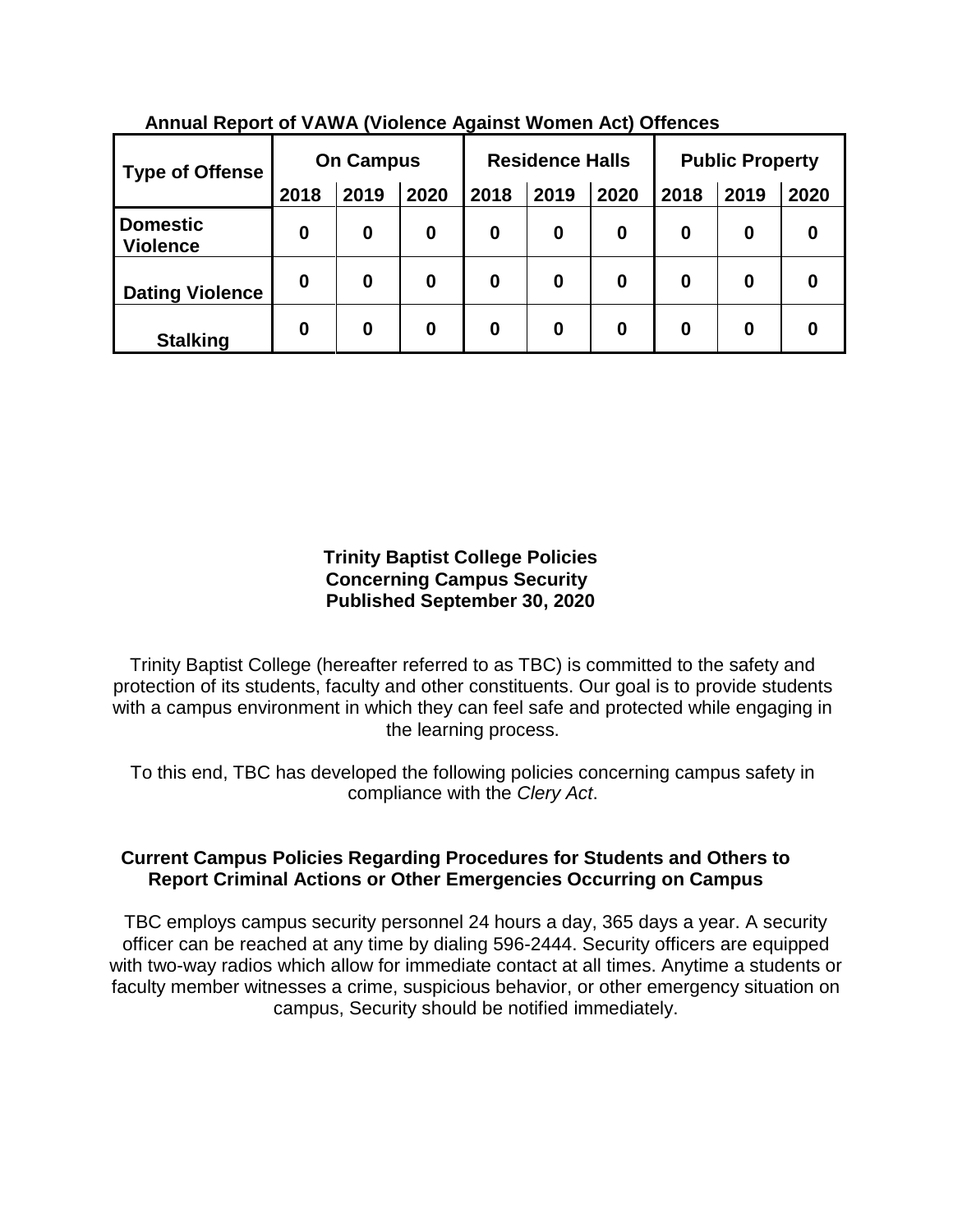**Below is a list of persons to whom criminal actions or emergencies should be reported:**

#### **Director of Security- (904)-596-2444 Campus Security- (904)-596-2444 Dean of Students- (904)-596-2300 Cell (904)-859-7771**

While security officers are always on duty, a student or faculty member may choose to dial 911 instead in the event of an emergency. An event is considered an emergency if life or property is in immediate danger. If the situation allows, campus security should also be notified anytime a student or faculty member calls 911 for an emergency on the TBC campus. It is important to note that if you are calling out from a phone on the campus network you must dial "9" in order to access an outside line.

Students should also contact an appropriate dean whenever an emergency situation is encountered on campus. TBC also using tracking software which notifies appropriate individuals such as a dean and/or campus security whenever 911 is dialed from a campus phone. In addition, security should always be notified, if possible, anytime police, fire/rescue or emergency medical personnel are called to campus.

#### **Timely Warnings**

If the administration of Trinity Baptist College is ever made aware of a *Clery* reportable crime which has occurred on or near the campus of TBC, then a "timely warning" will be issued to all students, faculty and staff members involved in the campus community. Other reported offences or items considered to be worthy by the Administration may also result in a timely warning.

The purpose of the timely warning is to alert all individuals connected to TBC of potentially threatening situations and is an attempt to prevent the same types of crime from reoccurring.

The issuing of a timely warning will be determined by the President, Senior Vice President, and/or the Dean of Students. The Director of Campus Security may also issue a timely warning if circumstances warrant. The messaging for a timely warning will include appropriate details that will serve to warn the college community and will provide enough information to promote the safety and personal protection of all individuals receiving the warning. This messaging will withhold the names of victims as confidential.

The issuing of a timely warning may be accomplished through any one of the following mediums or a combination thereof: the Emergency Notification System, an update on the college website, emails sent to all student/faculty addresses, chapel announcements, placement of flyers in college mailboxes, posting of flyers in obvious locations around campus.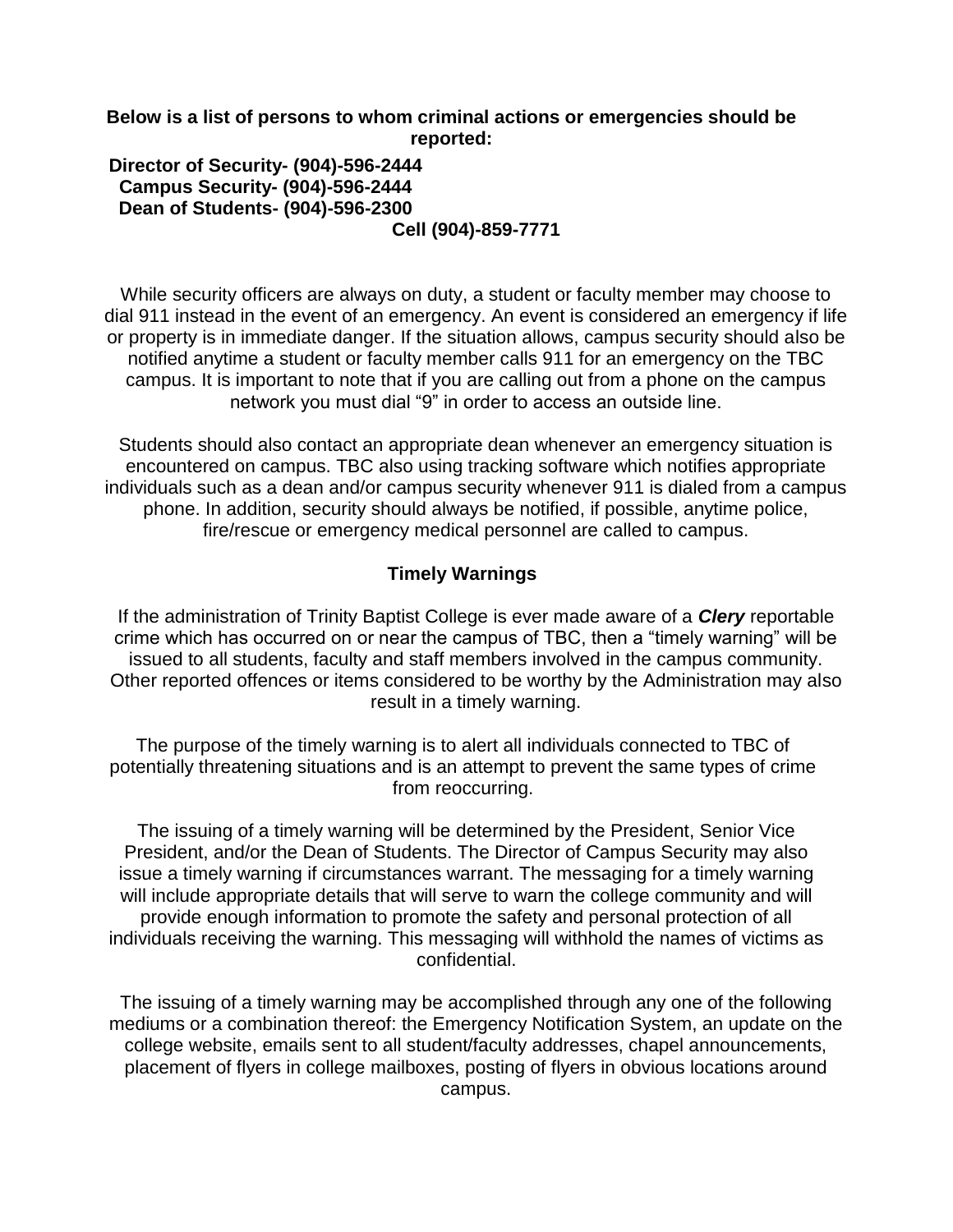Local law enforcement officials have the contact numbers for our institution and will often provide information to the college Administration concerning crimes that may be occurring or have occurred in the immediate geographical area of our campus. The receipt of this type of information may also necessitate a timely warning.

#### **Procedures for Confidential Crime Reporting**

In order for TBC to remain in compliance with certain aspects of the Clery act it is imperative that any crime occurring on campus be reported to the appropriate authority as quickly as possible. This reporting will ensure that all crimes are documented in the Annual Crime Report prepared by the Dean of Students.

Provision has been made for confidential crime reporting in the event that a student wishes to remain anonymous. If you wish to report a crime anonymously you must contact the Security officer on duty and state that you have either witnessed or been a victim of crime and that you wish to report the crime but remain anonymous. The Security officer will then request your name for investigative purposes but will not include your name on any official documentation related to the incident.

If you are the victim of a crime and do not want to pursue action within the disciplinary system of TBC or the criminal justice system, you may still want to consider making a confidential report. With your permission, a Security officer or the Dean of Students can file a report on the details of the incident without revealing your identity. The purpose of a confidential report is to comply with your wish to keep the matter confidential, while taking steps to ensure the future safety of yourself and others. With such information, the college can keep an accurate record of the number of incidents involving students, determine where there is a pattern of crime with regard to a particular location, method, or assailant, and alert the campus community to potential danger. Reports filed in this manner are counted and disclosed in the annual crime statistics for the institution.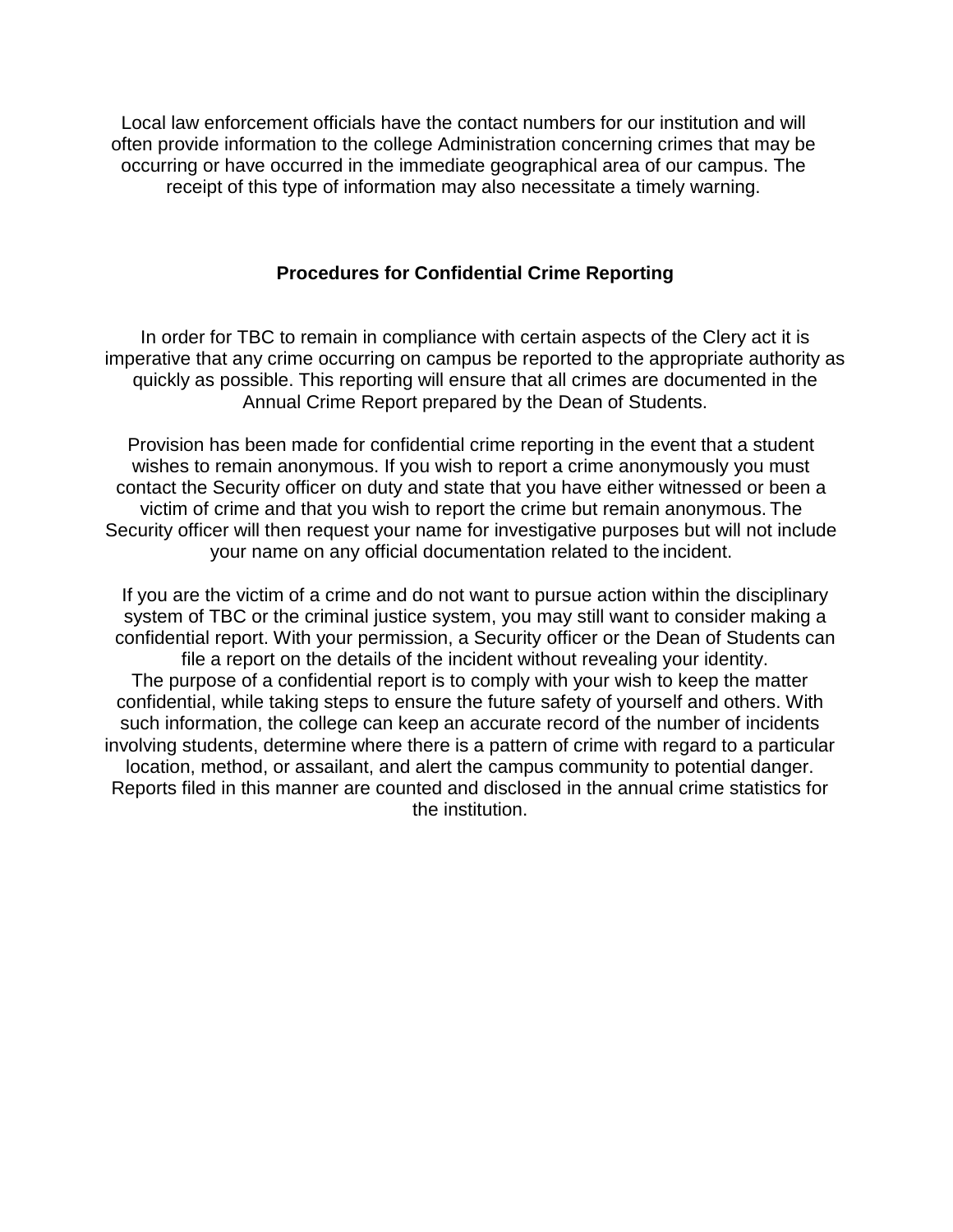#### **Policy Regarding Pastoral Counselors and Professional Counselors**

As a result of the negotiated rulemaking process which followed the signing into law, the 1998 amendments to 20 U.S.C. Section 1092 (f), clarification was given to those considered to be campus security authorities. Campus "Pastoral Counselors" and Campus "Professional Counselors", when acting as such, are not considered to be a campus security authority and are not required to report crimes for inclusion into the annual disclosure of crime statistics. As a matter of policy they are encouraged, if and when they deem it appropriate, to inform persons being counseled of the procedures to report crimes on a voluntary basis for inclusion into the annual crime statistics.

It is important to note that if you are a pastor or professional counselor you must be functioning within that scope in order to not be considered a campus security authority. Otherwise, you are obligated to report crimes relayed to you by a student.

#### **Security of and Access to Campus Facilities**

During business hours, the campus of TBC (excluding certain housing facilities) will be open to students, parents, employees, contractors, guests, and invitees. During nonbusiness hours access to all College facilities is by key/key card, if issued, or by admittance via the Campus Security Department or an appropriate representative of the Student Services Office such as a Resident Assistant.

Residence halls are secured 24 hours a day. Some facilities may have individual hours, which vary at different times of the year such as the campus Library. In these cases, the facilities will be secured according to schedules developed by the department responsible for the facility.

Emergencies may necessitate changes or alterations to any posted schedules. Areas of campus which pose a security risk are reviewed annually and the Dean of Students remains in regular contact with the Facilities Director, Grounds Director, and Head of Campus Security in order to ensure that areas related to the safety of students are addressed.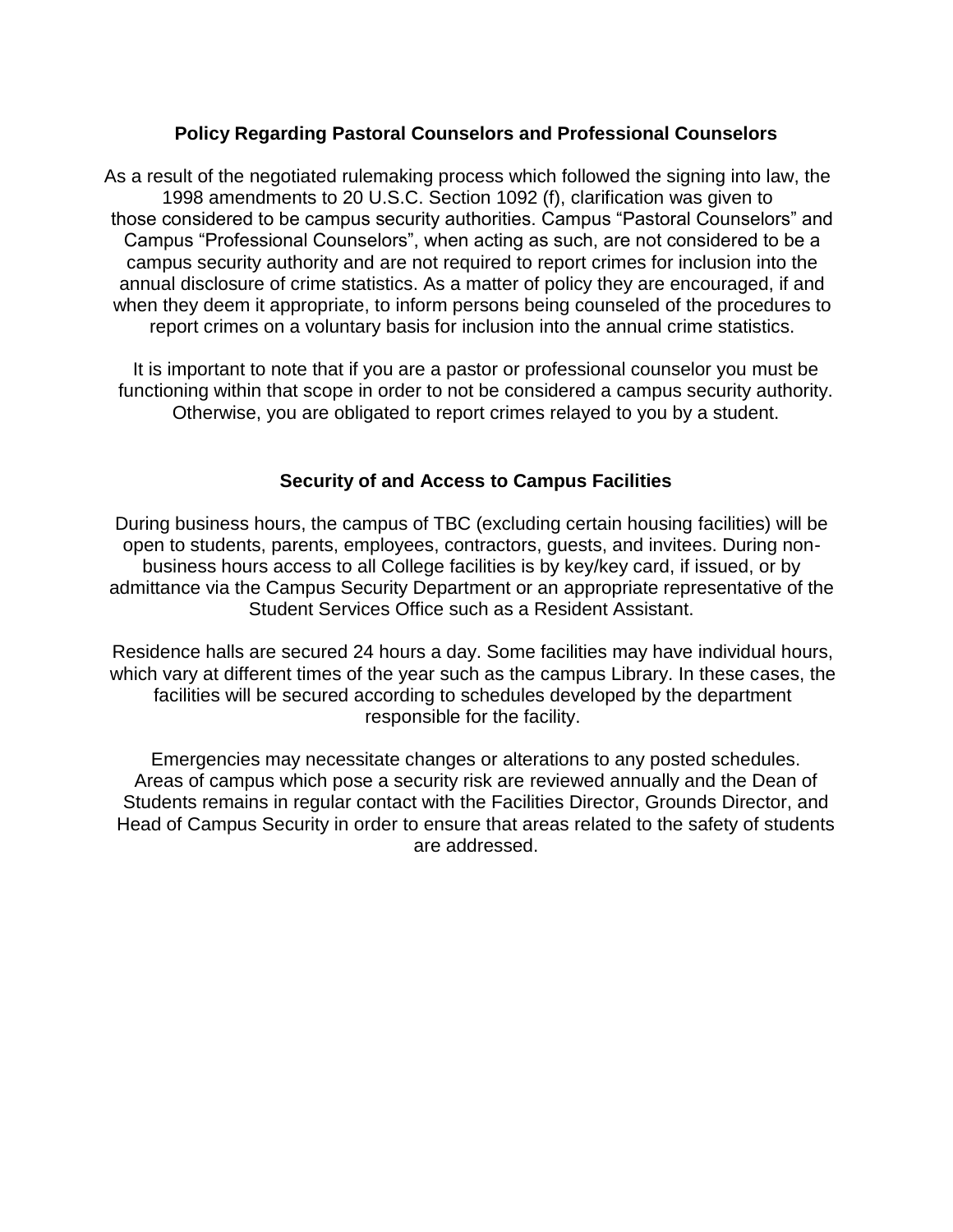#### **Campus Law Enforcement Policies**

The campus of Trinity Baptist College is monitored 24 hours a day 7 days a week by our Campus Security department. Campus Security officers may be reached at any time by calling 904-596-2444. These officers are responsible for maintaining general order on campus as well as monitoring all buildings and grounds in an attempt to ensure the safety of our students.

The officers of our Campus Security department do not have the authority to make arrests and are very limited in any action they take to detain a suspect. The primary function of our officers is to maintain control on campus by communicating with the Student Services office in instances where students are involved in general disorder or destruction of college property. Officers can also contact Student Services if students are observed behaving in any way which violates the Student Handbook.

Campus Security Officers will also contact local law enforcement in regards to any situation they deem necessary. Our Campus Security Department does not have any written working relationship with local or state law enforcement offices.

Any student, faculty or staff member of Trinity Baptist College who is witness to any crime committed on or near the campus of TBC is encouraged to promptly report this information to the Campus Security Office and to appropriate law enforcement agencies.

TBC will, upon written request, disclose to the alleged victim of a crime of violence, or a non-forcible sex offense, the results of any disciplinary hearing conducted by the college against the student who is the alleged perpetrator of the crime or offense. If the alleged victim is deceased as a result of the crime or offense, TBC will provide the results of the disciplinary hearing to the victim's next of kin, if so requested.

#### **Emergency Response and Evacuation Procedures**

The potential of disastrous fires, bomb threats, and other emergency situations have intensified concerns for the safe and rapid evacuation of occupants and students from either areas involved or an entire building. This is coupled with the necessity of being able to quickly and safely alert all members of the Trinity Baptist College community if such an event were to occur.

Any potential emergency situation should be reported promptly to the Director of Campus Security or a Security Officer and also to the Dean of Students. Immediately upon the confirmation of a significant emergency or disastrous situation involving an immediate threat to the health or safety of students or employees on the campus of TBC, the campus community will be notified.

Trinity Baptist College will, without delay, and taking into account the safety of the community, determine the content of the notification and initiate the notification system, unless the notification will, in the professional judgment of responsible authorities, compromise efforts to assist victims or to contain, respond to, or otherwise mitigate the emergency.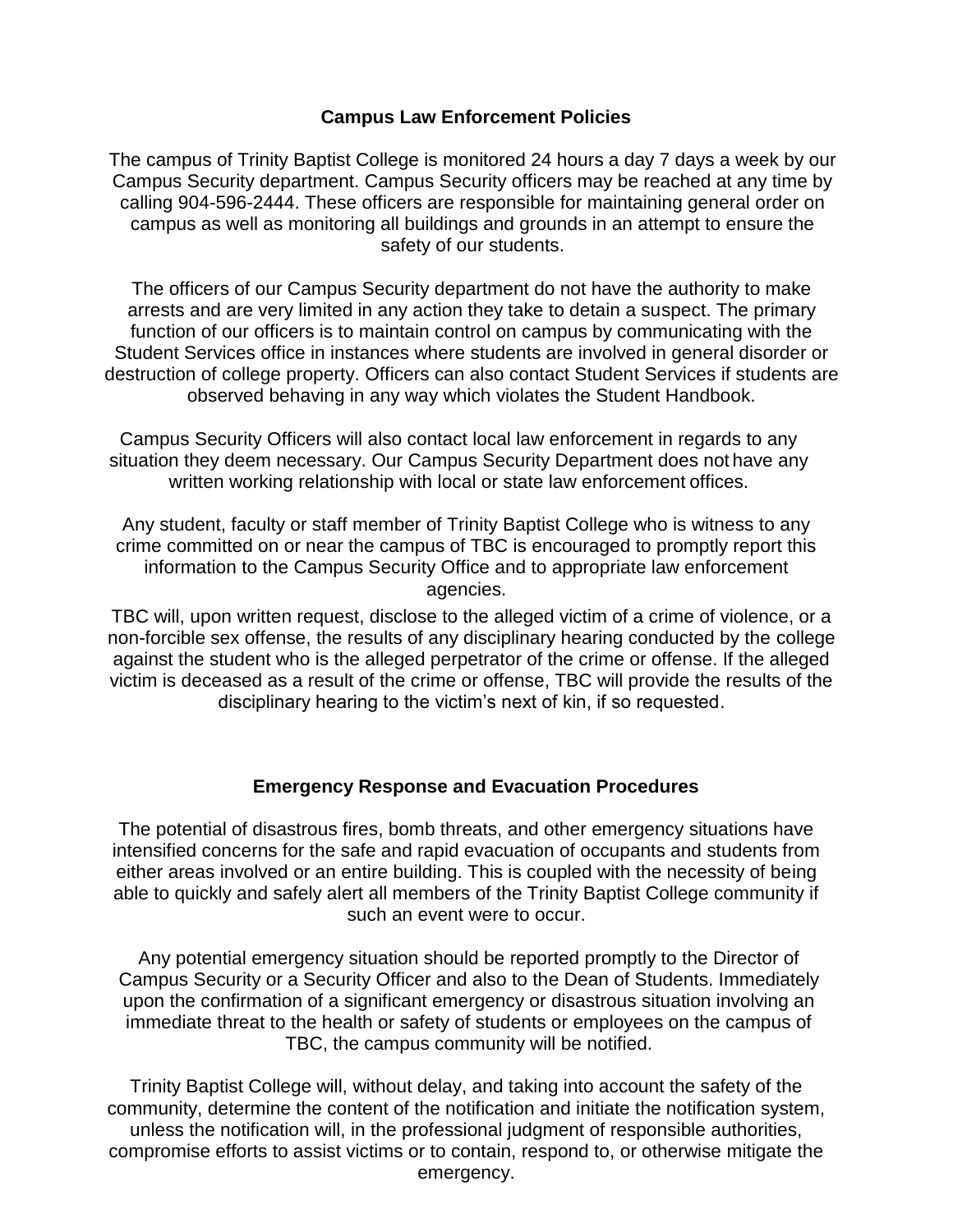The Director of Campus Security and/or the Dean of Students will confirm that there is a significant emergency based upon their understanding of the situation. The Director of Campus Security will also contact local law enforcement officials if necessary to assist in making this decision. Once a decision has been made by the Director of Campus Security and/or the Dean of Students, they will notify any necessary personnel appropriate to the type of emergency being dealt with.

The Director of Campus Security and the Dean of Students will then be responsible to contact the Communications Director in order to initiate the Emergency Notification System. The Director of Campus Security, Dean of Students and Communications Director will be responsible for the determining the content of the notification and activating the Emergency Notification System.

### **This is a list of the persons responsible for carrying out this process:**

#### **Director of Campus Security Dean of Students Director of Communications**

The Procedures for disseminating emergency information to the larger community is as follows. Trinity Baptist College uses the Emergency Notification System which is a mass notification system. This system will alert all students, faculty and staff of TBC who have provided appropriate contact information via the following mediums: Text messaging, automated message to both cell phone and/or land lines, and email.

All students, faculty, and staff members are advised that it is their personal responsibility to ensure that the appropriate contact numbers and email addresses are on file and that all necessary information is accurate so that they will be promptly notified by the Emergency Notification System.

If a student, faculty, or staff member wishes to update contact information or ensure the accuracy of their personal information they may visit the Student Services office during regular business hours Monday- Friday.

This Emergency Notification System will be tested annually and description of the exercise as well as the date and time of the exercise and whether it was announced or unannounced will be documented in the Student Services office.

This annual testing will include a mock fire drill and/or campus lock down situation. The procedures for the Emergency Notification System along with campus evacuation procedures are published in the Student Success Guide.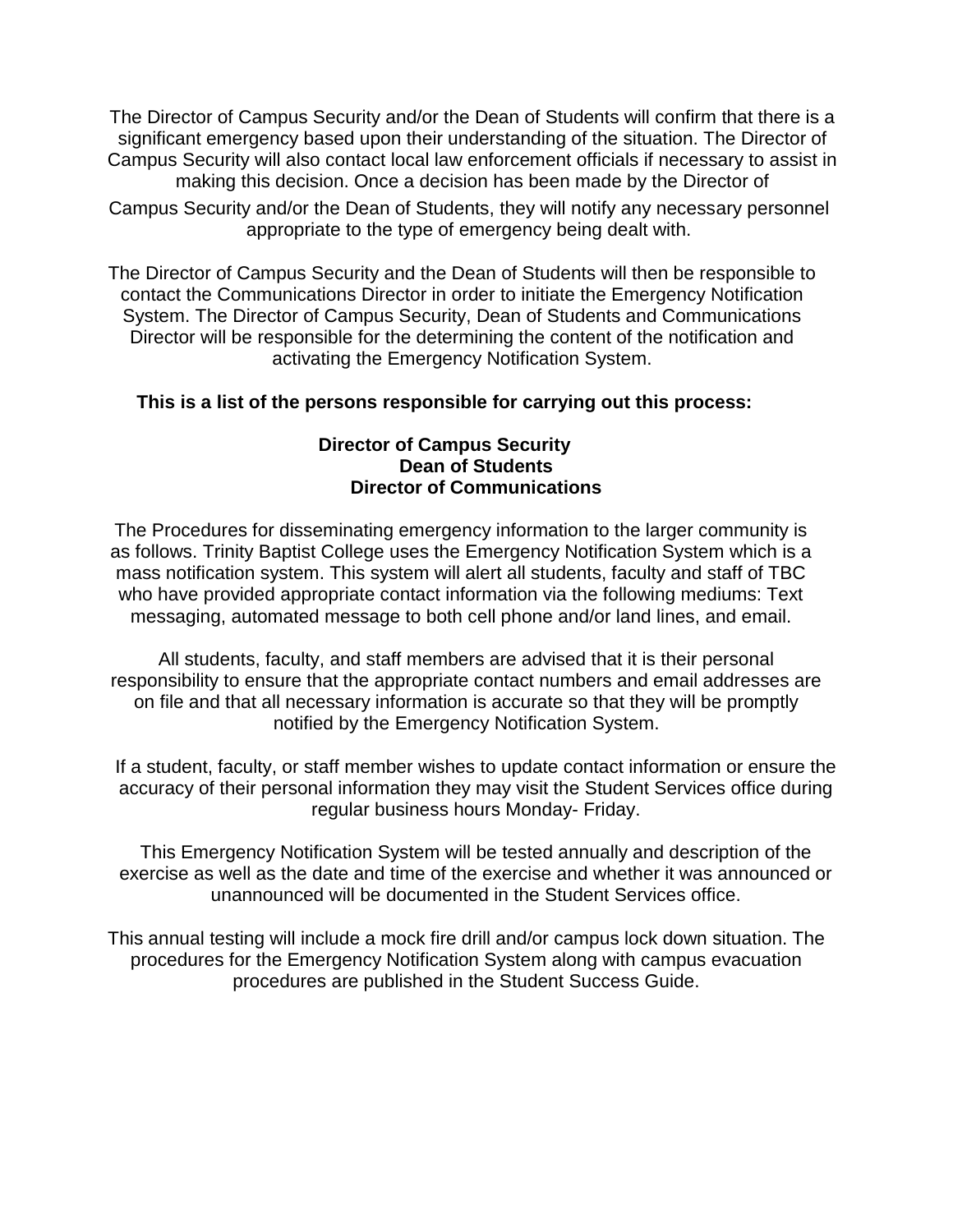### **General Procedures for Reporting a Crime or Emergency**

Students and faculty are encouraged to report any and all crimes or emergency situations to the proper authority in a timely manner. When reporting crimes and/or emergencies it is important to provide accurate information. The Jacksonville Sheriff's office can be reached by dialing 911. Remember that if you are calling from a campus phone you must dial 9 to get an outside line.

TBC does not have a campus police authority. A Security Officer is on duty 24 hours a day 365 days a year and may be reached at (904)-596-2444.

### **Off-Campus Criminal Activity or College Sanctioned Student Groups**

Trinity Baptist College does not have any college sanctioned student groups operating off-campus residences. Additionally, TBC does not provide any security patrol for any off-campus events held in conjunction with college sanctioned events or activities.

### **Missing Student Notification**

In an effort to identify when a student is missing and to notify proper personnel in a timely manner the following procedures have been set into place for all resident students.

- 1.) All resident students are required to be in the Residence Halls at or before curfew each night. The curfew times can be found in the Student Success Guide.
- 2.) If a student cannot return to the Residence Halls by curfew because of a conflicting work schedule the following process must take place:

-the student must report their normal work schedule to their Resident Assistant (RA) and must also advise the RA if there is any significant change to the reported work schedule

3.) If a student cannot return to the Residence Halls due to staying off campus overnight, then the student must complete an online curfew notification form. This form is automatically emailed to the RA and Dean of Men/Women. Full procedures concerning these permissions can be found in the Student Success Guide.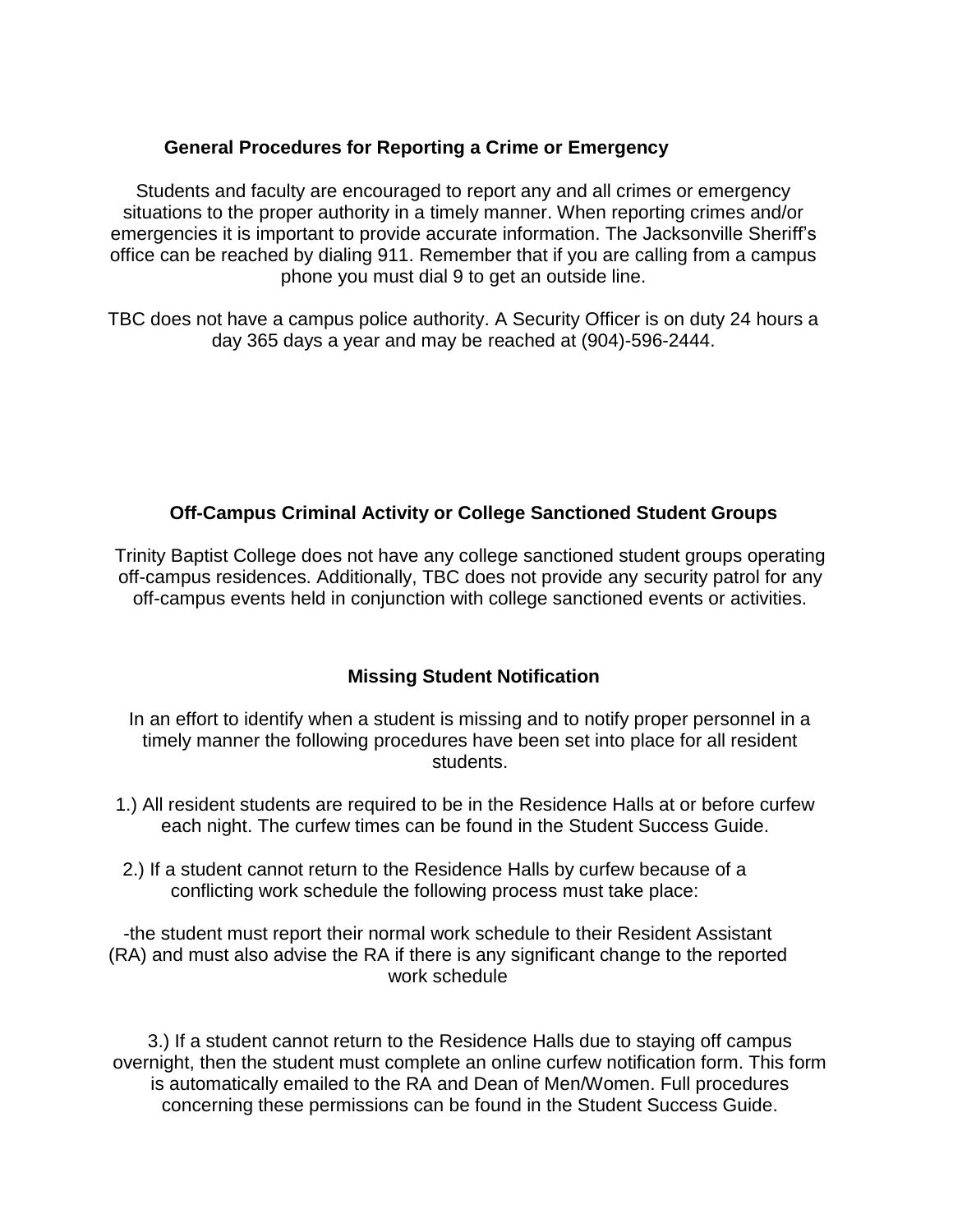4.) At curfew each night the RA ( or selected representative) for each floor of the Residence Halls will complete a "Curfew Sheet" which is a list of each person residing on a particular floor. This sheet requires that each name be checked off as the RA visually confirms that each student can be accounted for.

5.) If a person cannot be visually identified, the RA must confirm if this individual has reported a work schedule, which requires them to remain off-campus beyond curfew or check to see if the student has completed a curfew notification.

- 6.) If in the process of completing the Curfew Sheet a RA cannot visually confirm the presence of a student and that student has not reported late work hours and/or completed a curfew notification form then the RA must take the following actions:
	- a.) The RA must attempt to contact the student in order to verify his/her status. If there is no contact number available then the RA would move to the next step.
- b.) The RA must notify one or more of the following individuals via a phone call.

-Dean of Men/Women and/or Dean of Students

7.) If for any reason a Dean cannot be reached and the student has been missing for a period of at least 24 hours then the RA must report the missing student to local law enforcement officials.

- 8.) Upon a Dean receiving word that a student has not been identified at the curfew check the following actions must be taken within 24 hours:
	- a.) An attempt must be made to reach the student in question.
- b.) If no response is gained from the missing student within a 12 hour time- frame then the parent(s) or guardian(s) of the student will be notified.

c.) If a student is over the age of 18 then no parents/guardians will be contacted. If the student is over 18 years of age and has registered a confidential contact person to be notified in the case that he/she is missing then that individual will be contacted at this time.

d.) After a student has been missing for a period of at least 24 hours then an appropriate Dean will contact local law enforcement authorities and file a missing persons report.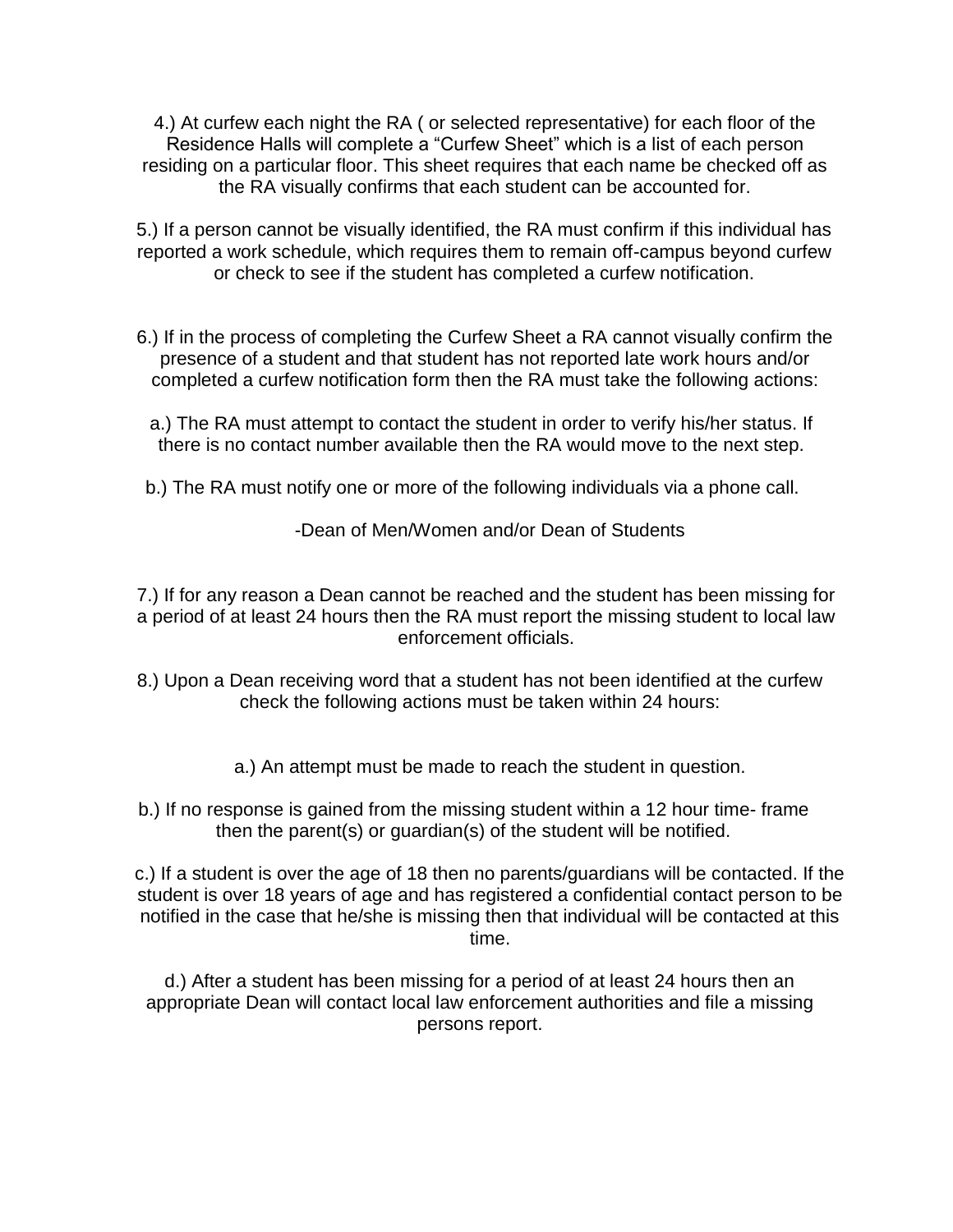### **Related Items:**

1.) Any student over the age of 18 who resides on campus has the option of registering a confidential contact person who will be notified in the event that he/she has been determined to be missing. Only authorized college officials and law enforcement officers involved in the investigation of the missing person in question will have access to this information. Students over 18 years of age wishing to register a confidential contact person may do so in the Student Services Office.

- 2.) All students should be advised that even if they have not registered a contact person local law enforcement officials will be notified if a student is missing.
- 3.) Parents or guardians of any student reported missing who is under the age of 18 will be notified.
	- 4.) Official missing student reports must be referred immediately to campus security and/or local law enforcement with jurisdiction in the area of 800 Hammond Blvd. Jacksonville, FL.

5.) If it has been determined that a student who resides on campus has been missing for at least 24 hours, the following actions must be taken. These same actions may be taken if a student has been missing for less than 24 hours if the institution deems it necessary.

- a.) Campus Security and local law enforcement officials must be notified.
- b.) A parent/guardian of the missing student must be notified if the student is under the age of 18. If the missing student is over the age of 18 then any registered confidential contact person must be notified.

The following is a list of persons to which individuals should report that a student has been missing for 24 hours.

**Campus Security Director Dean of Men/Dean of Women Dean of Students**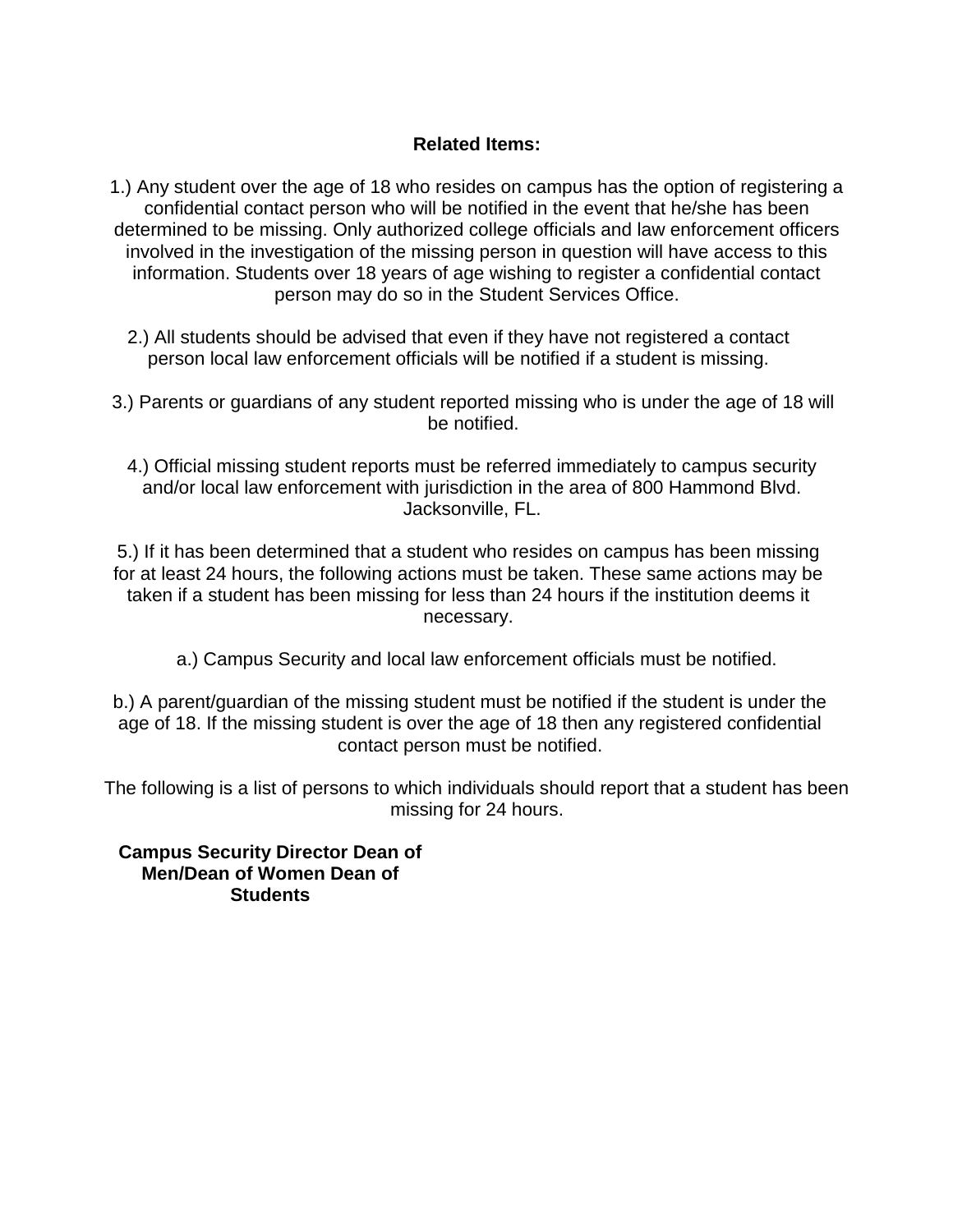### **Alcohol/Drug Abuse Policy**

Trinity Baptist College includes as one of its fundamental operating policies that it offers a drug-free environment. The program listed below is in place to enact this policy.

Each student interested in pursuing enrollment at Trinity Baptist College, or a former student who is returning, will be required to complete a screening questionnaire. No student will be permitted to enroll who has had association with drugs or drug users or has received community or school discipline for drug-related offenses. Shielding such knowledge is grounds for non-enrollment or immediate dismissal. An exemption to this procedure regarding enrollment may be granted by the Pastor of Trinity Baptist Church or the President of Trinity Baptist College. Such exemption shall be based on student behavior, character reference, negative drug testing, and probationary enrollment.

As a pledge of cooperation, the student understands that Trinity Baptist College in the interest of nurturing the school atmosphere and spiritual goals strictly enforces its policy regarding the possession, use or distribution of drugs or alcohol on or off campus. This policy can be found in the Student Success Guide. If the judgment of the Trinity Baptist College administration is determined that a student should be tested, the student must agree to be tested by an appropriate medical provider approved by Trinity Baptist College to conduct such a drug test. If the student is unwilling to permit such a drug test or release the results of such test to Trinity Baptist College, the student shall withdraw from Trinity Baptist College and thereby waive all rights of any recourse.

Each student is provided with access to the Student Success Guide each year. The pledge of cooperation included in the handbook requires that each student sign a statement indicating that they have read and understood the handbook. Trinity Baptist College takes an aggressive posture toward maintaining a drug-free environment. We will work diligently to provide our patrons with a school atmosphere that honors our Lord and Savior and keeps the school strongly distinctive.

The possession, sale and use of alcoholic beverages on the TBC campus is strictly forbidden. In addition, TBC will strongly enforce all Florida state laws associated with underage drinking. Violations of such laws will result in appearance before a disciplinary council in addition to being subject to criminal prosecution, fine or imprisonment. It is unlawful to sell, furnish or provide alcohol to a person under the age of 21. The possession of alcohol by anyone under the age of 21 in a public place or place open to the public is illegal.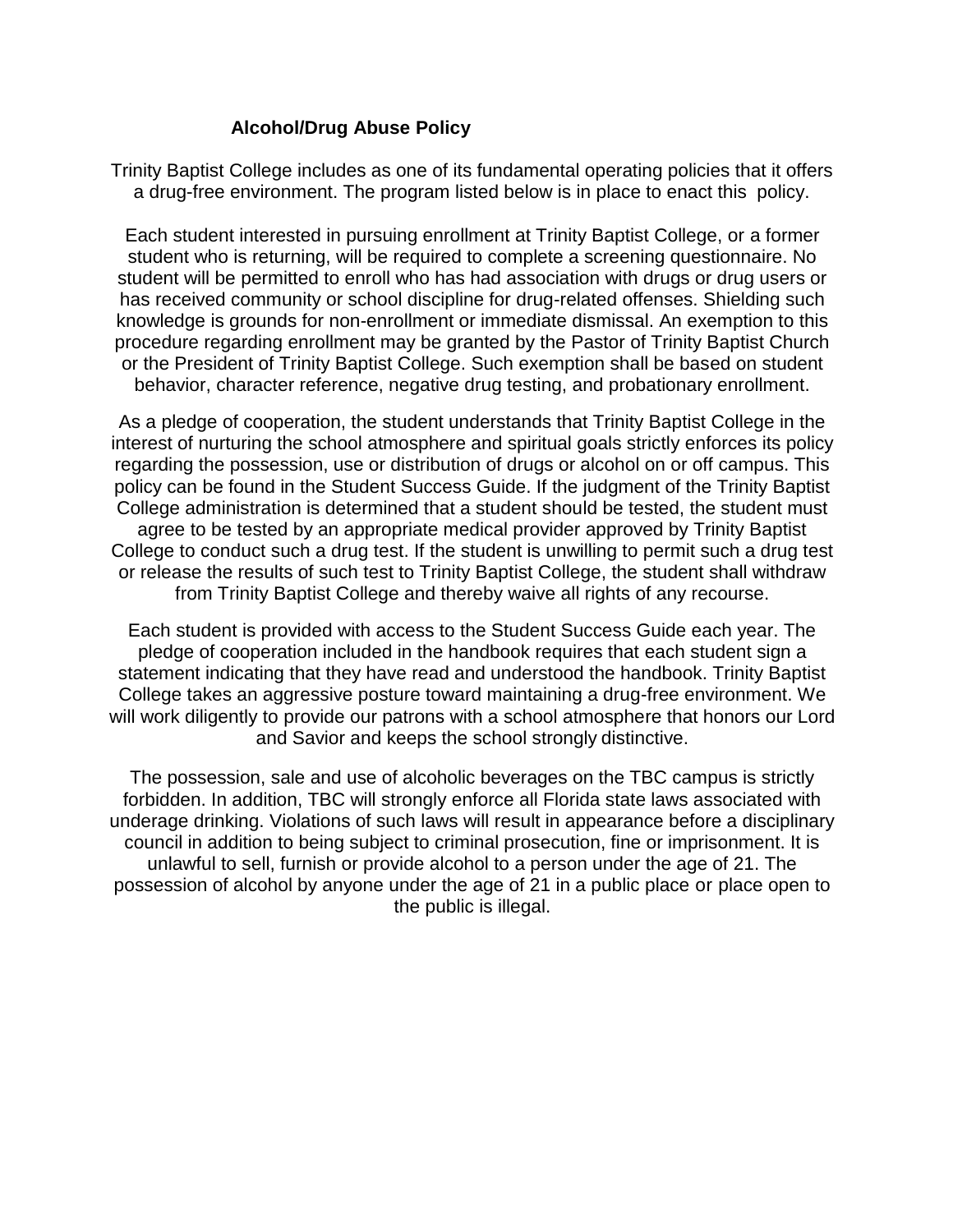The TBC campus has been designated "Drug free." The possession, sale, manufacture or distribution of any controlled substance is illegal under both state and federal laws. TBC will strictly enforce such laws and violators are subject to immediate dismissal. In addition, all synthetic substances which mimic the effects of illegal drugs are strictly prohibited and will be treated the same as illegal drugs in terms of disciplinary action by TBC.

#### **Description of Drug and Alcohol Abuse Education Programs**

All students and employees are required to provide agreement/consent with the TBC Standard of Conduct which prohibits the unlawful possession, use, or distribution of illicit drugs and alcohol by any student or employee whether on or off campus.

In addition, students and employees will be given handouts each year describing the applicable legal sanctions under local, State, or Federal law for the unlawful possession or distribution of illicit drugs and alcohol. These handouts will also provide a description of the health-risks associated with the use of illicit drugs and the abuse of alcohol along with a description of the drug and alcohol counseling, treatment and rehabilitation programs available to employees and students.

Trinity Baptist College will impose sanctions on students and employees (consistent with local, State, and Federal law) which for students would include appearance before the disciplinary council and potential dismissal from TBC.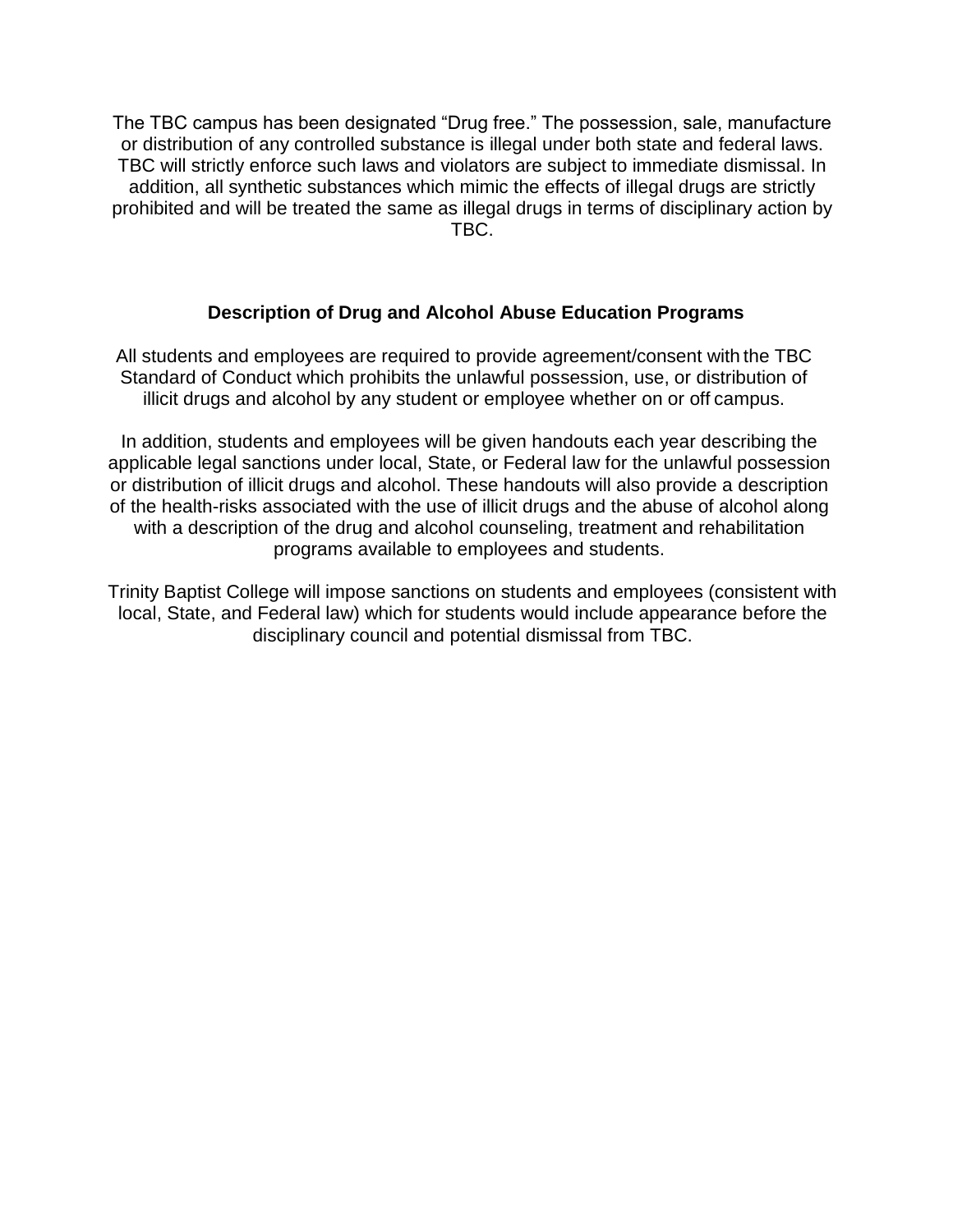#### **Policies Concerning Domestic Violence, Dating Violence, Sexual Assault, and Stalking**

TBC prohibits the offences of domestic violence, dating violence, sexual assault, and stalking.

Florida Statute 741.28 defines domestic violence as, "… any assault, aggravated assault, battery, aggravated battery, sexual assault, sexual battery, stalking, aggravated stalking, kidnapping, false imprisonment, or any criminal offense resulting in physical injury or death of one family or household member by another family or household member."

Florida Statute 784.046 defines "dating violence" as, "…violence between individuals who have or have had a continuing and significant relationship of a romantic or intimate nature. The existence of such a relationship shall be determined based on the consideration of the following factors:

- 1. A dating relationship must have existed within the past 6 months;
- 2. The nature of the relationship must have been characterized by the expectation of affection or sexual involvement between the parties; and
- 3. The frequency and type of interaction between the persons involved in the relationship must have included that the persons have been involved over time and on a continuous basis during the course of the relationship."

Florida Statute 786.046 defines sexual assault as, "… any one incident of:

- 1. Sexual battery, as defined in chapter 794;
- 2. A lewd or lascivious act, as defined in chapter 800, committed upon or in the presence of a person younger than 16 years of age;
- 3. Luring or enticing a child, as described in chapter 787;
- 4. Sexual performance by a child, as described in chapter 827; or
- 5. Any other forcible felony wherein a sexual act is committed or attempted,regardless of whether criminal charges based on the incident were filed, reduced, or dismissed by the state attorney.

Stalking is defined in the State of Florida as "willfully, maliciously, and repeatedly following, harassing or cyberstalking" another. Stalking behaviors can consist of many things-actual physical following of a person, continuously calling or texting, e-mailing, leaving notes or sending letters, leaving or sending objects or "gifts"...essentially, a pattern of unwanted behavior with malicious intent. Stalking involves a pattern of behavior that causes substantial emotional distress to a specific person with no legitimate purpose. (See Florida Statute 786.048) <http://www.sa18.state.fl.us/page/stalking.html>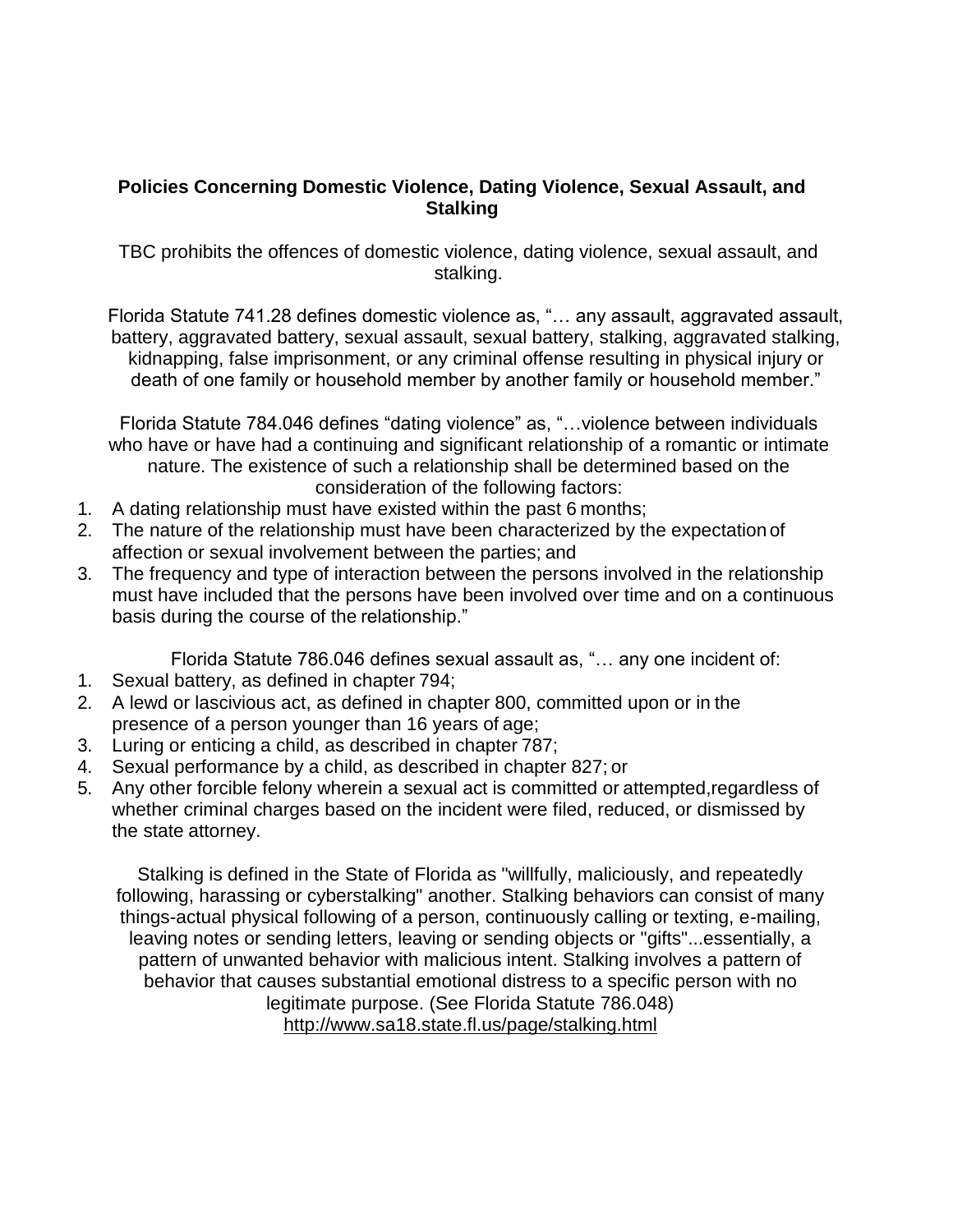Florida Statute 800.04 defines consent, in reference to sexual activity, as, "intelligent, knowing, and voluntary consent, and does not include submission by coercion. "Coercion" means the use of exploitation, bribes, threats of force, or intimidation to gain cooperation or compliance."

Safe and positive options for bystander intervention that may be carried out by an individual to prevent harm or intervene when there is a risk of domestic violence, dating violence, sexual assault, or stalking against a person other than such individual include but are not limited to:

- 1. Contacting Campus Security or Local Law Enforcement 2. Dial"911"
	- 3. Be aware of your surroundings
	- 4. Take mental note of individuals perpetrating a crime such as descriptions or identifying marks of the perpetrator, the vehicle of the perpetrator or any other items that may be useful to report to Campus Security or local law enforcement.

Annual training addressing the subjects of domestic violence prevention, dating violence, sexual assault, and stalking is conducted on campus at TBC. All resident students are required to attend this training and all commuter students are encouraged to attend. This training is conducted through the Jacksonville Sheriff's Office and seeks to raise awareness in the minds of the students concerning the dangers of rape, acquaintance rape, domestic violence, dating violence, sexual assault, and stalking as well as measures they can take in preventing these crimes. These programs are conducted in compliance with Section 485(f) of the Higher Education Act.

In the event that a student has been a victim of domestic violence, dating violence, sexual assault or stalking, the student should follow the procedures outlined below:

- 5. During normal office hours Monday-Friday any student who is a victim of the above mentioned crimes should contact the Student Services Office immediately and notify an appropriate Dean and/or the Dean of Students. The Student Services Office will immediately notify the Director of Security who will in turn notify the proper police authorities in order to report the offence and call for emergency medical assistance if needed.
- 6. The Director or Security will work in conjunction with the Dean's in order to secure the scene and preserve any evidence that may be available. It is extremely important that these measures are taken and that all possible evidence is preserved until proper police authorities arrive on the scene.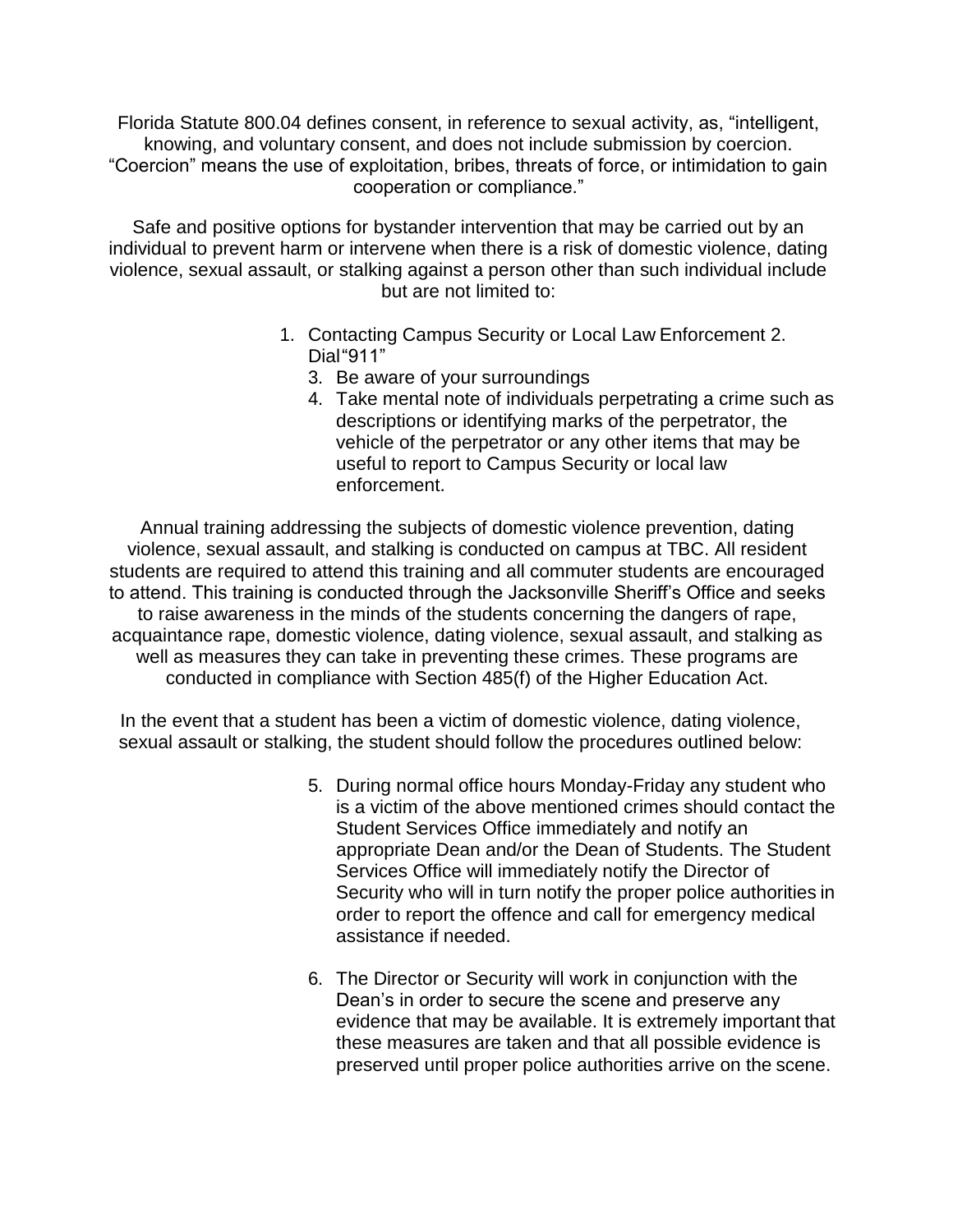- 7. The Director of Security will work with local Police in order to coordinate a proper investigation and will also coordinate with the Dean of Students and Director of Communication in order to properly notify other students if there is a risk of further attacks.
- 8. After normal business hours or on Saturday-Sunday, victims should immediately call the Security Officer on duty (904)- 596-2444 who will then contact the Director of Security. The Director will contact the Dean of Students and Police/Emergency Services and act to secure the scene until the Dean of Students and/ or Police arrive.

Additional Information:

- 1. Students should be advised that they have the option to immediately notify law enforcement authorities directly themselves if they so desire. TBC will assist the student with notification of the authorities if desired. The victim always has the option to report or not report the crime to police. TBC does highly encourage any victim of domestic violence, dating violence, sexual assault or stalking to prosecute to the fullest extent of the law anyone who commits such a crime.
- 2. Any student who is a victim of domestic violence, dating violence, sexual assault, or stalking will have access to counseling by qualified staff and/or faculty members. TBC will also refer students to off-campus professional counseling if necessary.
- 3. TBC is committed to the protection of the confidentiality of victims of domestic violence, dating violence, sexual assault, or stalking and will not attach the names of victims of such crimes to any publicly-available recordkeeping to the extent permissible by law.
- 4. TBC will assist any student who is a victim of domestic violence, dating violence, sexual assault, or stalking and make available option for and available assistance in, changing academic, living, transportation, and working situations, if so requested by the victim and if such accommodations are reasonably available, regardless of whether the victim chooses to report the crime to campus security or local law enforcement.
- 5. A student or employee who reports to TBC that the student or employee has been a victim of domestic violence, dating violence, sexual assault, or stalking, whether the offence occurred on or off campus, shall be provided with a written explanation of the student or employee's rights and options as described in the above policies.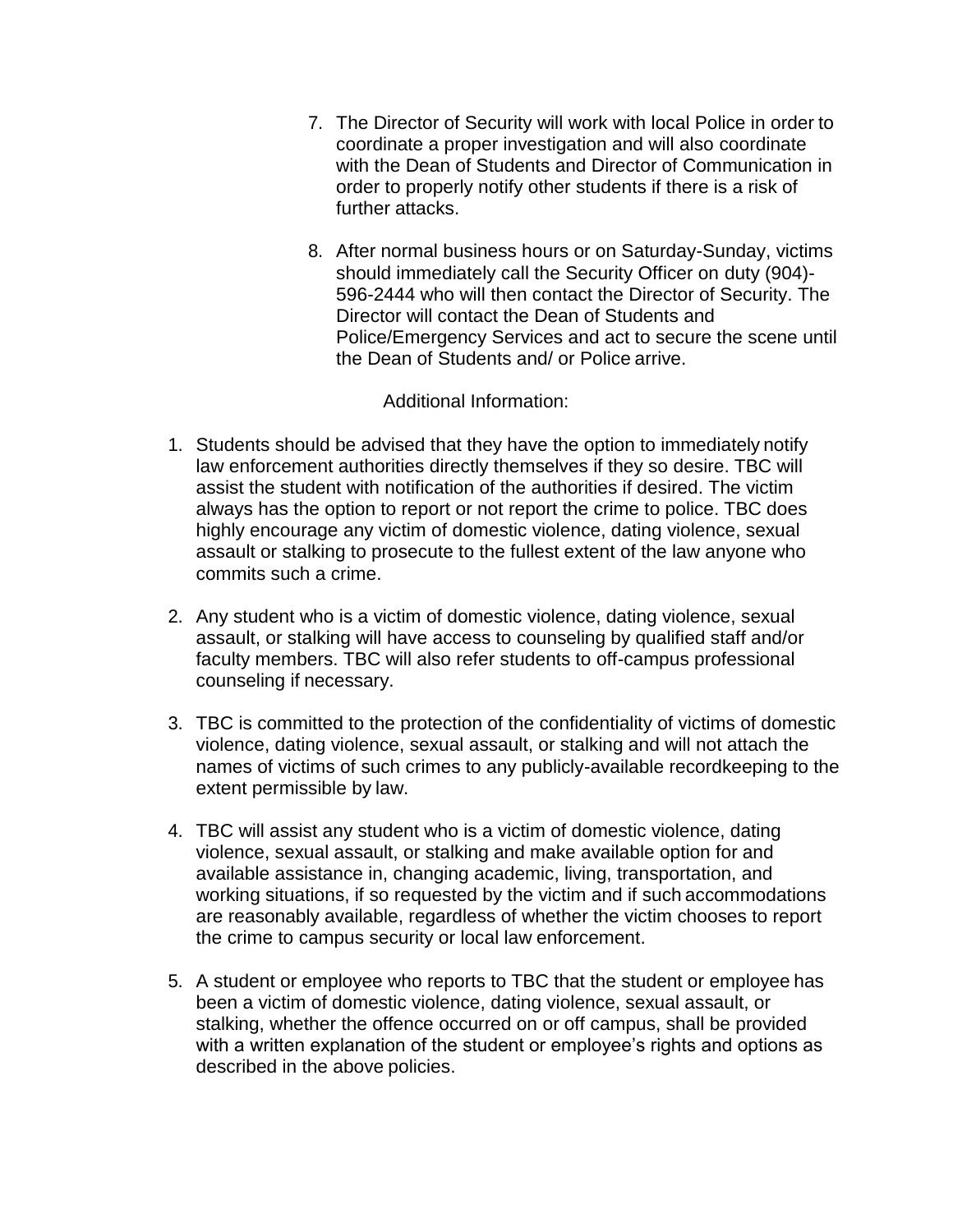#### **Procedures for Institutional Disciplinary Action in Cases of Alleged Domestic Violence, Dating Violence, Sexual Assault, or Stalking**

- 1. All proceedings shall provide a prompt, fair, and impartial investigation and resolution.
- 2. All proceedings shall be conducted by officials who receive annual training on the issues related to domestic violence, dating violence, sexual assault, and stalking and how to conduct an investigation and hearing process that protects the safety of victims and promotes accountability.
	- 3. In the case of domestic violence, dating violence, sexual assault, or stalking, accuser and accused are entitled to the same opportunities to have others present during an institutional disciplinary proceeding, including the opportunity to be accompanied to any related meeting or proceeding by an advisor of their choice.
	- 4. Also, accuser and accused must be simultaneously informed in writing of:

a.) the outcome of any institutional disciplinary proceeding that arises from an allegation of domestic violence, dating violence, sexual assault, or stalking. Compliance with this paragraph does not constitute a violation of the *Family Educational Rights and Privacy* Act (FERPA). For the purpose of this paragraph, the outcome of a disciplinary proceeding means only the institution's final determination with respect to the alleged offence and any sanction that is imposed against the accused.

- b.) the institution's procedures for the accused and the victim to appeal the results of the institutional disciplinary proceeding.
- c.) any changes to the results that occurs prior to the time that such results become final.
	- d.) when such results become final
- 5. If in the case of an alleged instance of domestic violence, dating violence, sexual assault, or stalking a student of TBC is found to be guilty of such a crime by way of any institutional disciplinary council, that student will be immediately dismissed from the institution with no opportunity for re-admittance. In addition, TBC will fully cooperate in the criminal investigation and prosecution of that student. The standard for making judgment in such cases will be clear and convincing evidence as determined by a reasonable adult(s). This will be handled through the disciplinary council.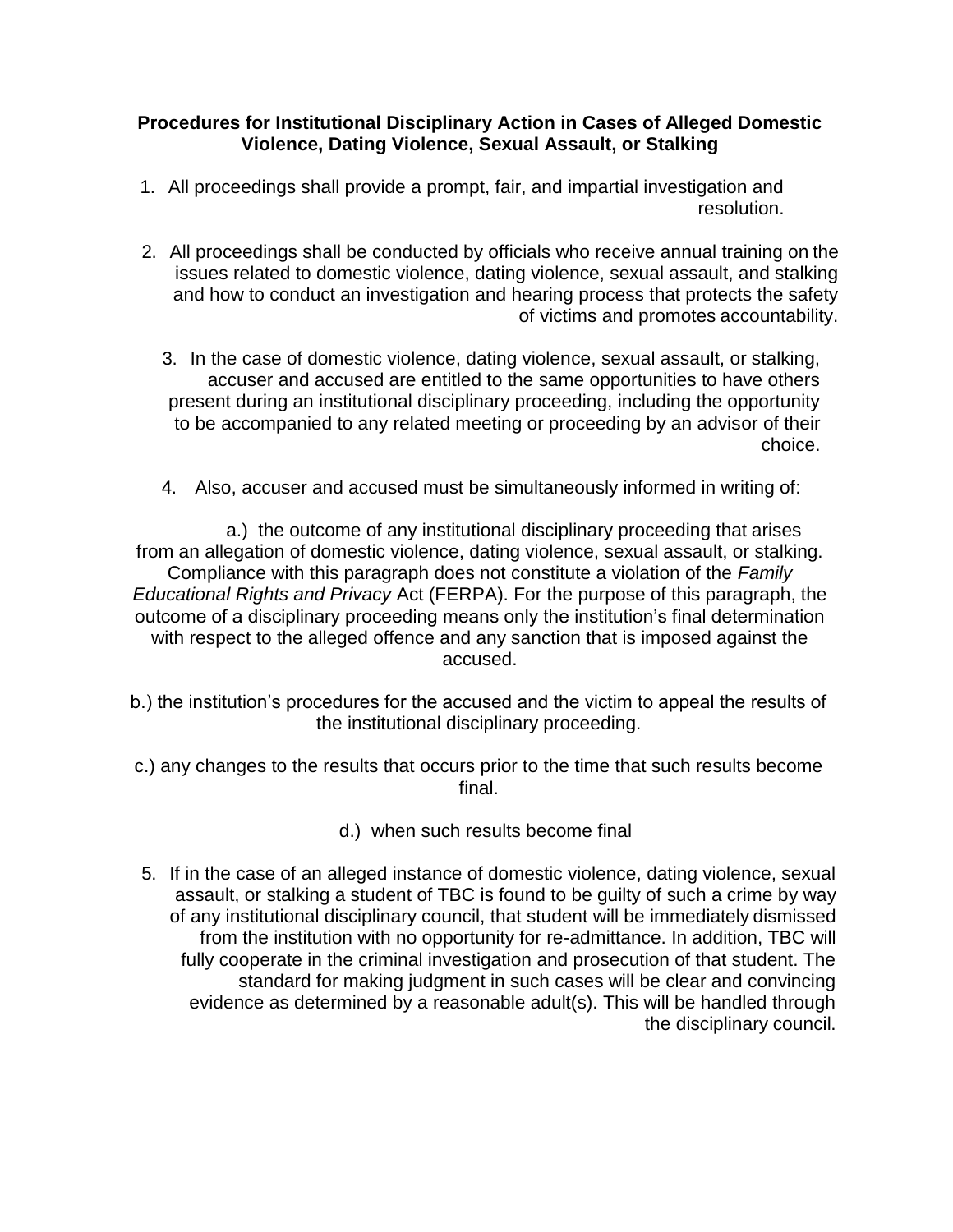6. A current list of registered sex offenders in Duval County and/or in the near vicinity of the TBC campus is made available and maintained through the Florida Department of Law Enforcement (FDLE) and can be found by accessing the following website or calling the number listed below: <http://offender.fdle.state.fl.us/offender/homepage.do>

FDLE toll-free number - 1-888-357-7332 for TTY Accessibility - 1-877-414-7234

The TBC campus address is: **800 Hammond Blvd Jacksonville, FL 32221**

#### **Crime Prevention and Security Awareness**

Students and employees of TBC are encouraged to constantly be aware of their surroundings and watch out for themselves and for each other in relation to crime and security issues. No program or policy can do more for crime prevention than each member of the TBC community being diligent to look for crime or potential security risks and promptly reporting these items to the appropriate authorities.

TBC Prohibits the offences of domestic violence, dating violence, sexual assault, and stalking, this applies to both students and employees.

TBC provides information to students each year during orientation concerning crime prevention and ways to maintain personal safety on campus. Similar information is provided to new college employees. In addition, Sexual Assault Prevention courses are conducted through the Jacksonville Sheriff's Office on an annual basis.

Information is also passed along to students and employees concerning security alerts through campus email or announcements made at weekly chapel sessions.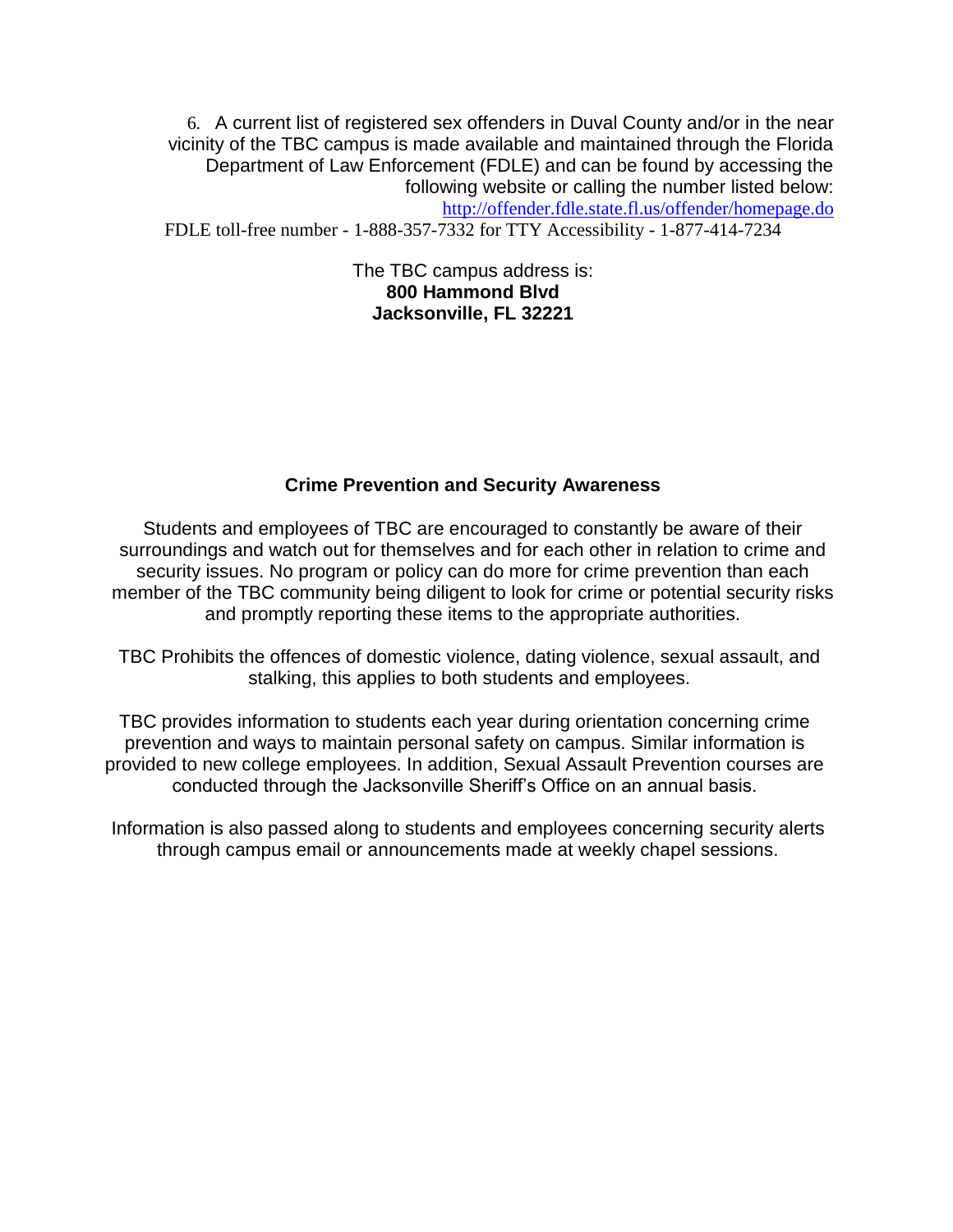### **Fire Safety Report**

There are currently two on-campus student housing facilities owned and operated by Trinity Baptist College. These two facilities are named Gartenhaus Hall and Gray Hall. They are both equipped and protected with fire alarm equipment. This fire alarm equipment is not monitored by any outside alarm company and therefore a RA or appropriate college personnel must dial 911 in order to gain assistance from the local fire department in the event of a fire.

The burning of candles, potpourri, or any flammable item is forbidden in the Residence Halls. In addition, hot plates and other electrical appliances used in the preparing of food may not be used in Residence Halls. For safety's sake, curling irons, irons, and blow dryers must be unplugged after each use.

Smoking is not allowed inside of any building or anywhere on the campus of Trinity Baptist College.

### **Fire Evacuation Plan for Residence Halls**

In Case of Fire

- 1. Pull the fire alarm.
- 2. Evacuate the building immediately
- 3. Call 911
- 4. If the fire is small, use the fire extinguishers located on each floor of the Residence Halls to extinguish the fire. Should the attempt to extinguish the fire fail, leave the building immediately.

When the Fire Alarm Sounds, All Students Must:

1. Make sure everyone is out of the room, turn out the lights, close the door and leave the building.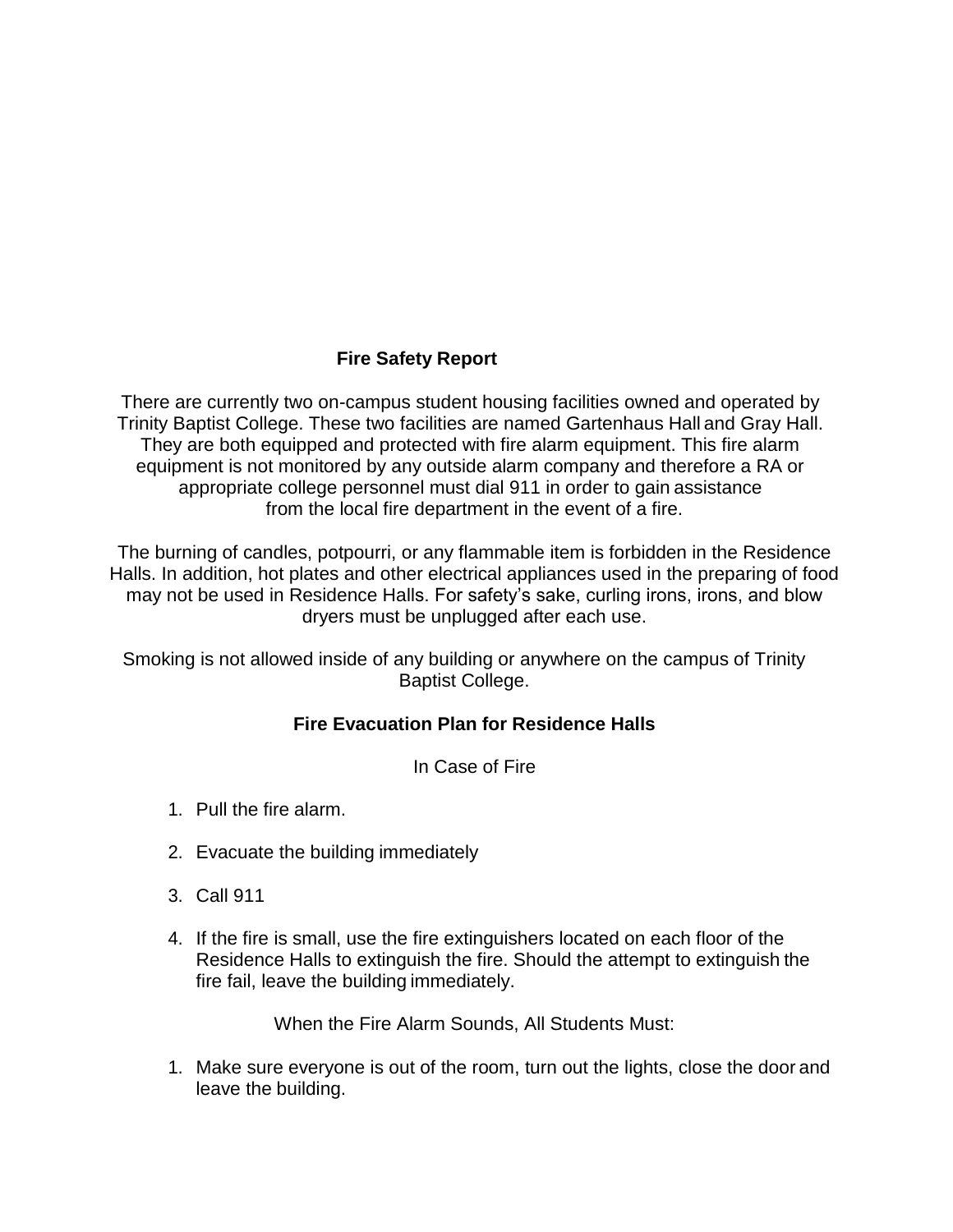- 2. Follow the FIRE EVACUATION ROUTE as posted in every room.
- 3. Once outside the building, male students must move across the main road in front of Gartenhaus Hall. Females must go to the far west end of the parking lot near the college trash dumpster. These have been designated as "safe areas".
- 4. Residents of each room are encouraged to stay together until a RA has accounted for everyone. RA's have a student checklist in their possession to assist with this activity.
- 5. These procedures must be adhered to during fire drills as well as actual fires. There are no exceptions.
- 6. Students should not question as to whether the fire alarm is sounding as part of a drill or an actual fire before evacuating the building.

### **Related Information:**

There was one fire drill conducted during the 2014 calendar year which was unannounced.

Any fire or the sounding of a fire alarm in the Campus Residence Halls should be reported to the following individuals:

Resident Advisor

Dean of Men/ Dean of Women Dean of Students

Each year, our RA's are given a presentation from the campus Maintenance Department which includes training on the fire alarm systems in the Residence Halls as well as information they can use in the event of a fire in these buildings. Students are also instructed on evacuation procedures during Orientation annually.

Trinity Baptist College is committed to the safety of our students in every aspect including the potential danger of fires. Therefore, we will continually assess our campus housing facilities, fire alarm systems, and evacuation procedures in an effort to ensure the best possible safety of our students.